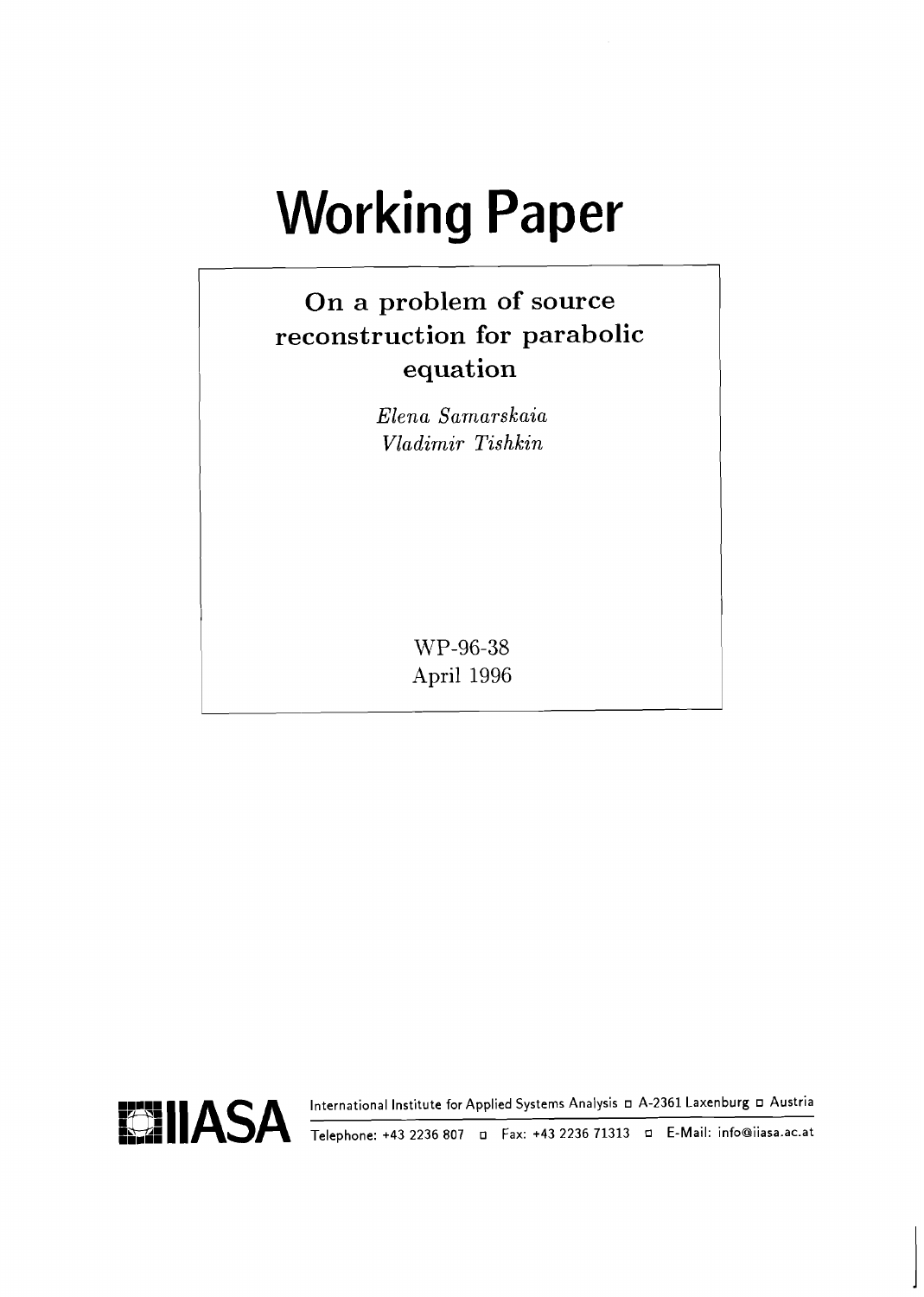# **On a problem of source reconstruction for parabolic equation**

*Elena Samarskaia Vladimir Tis hkin* 

> WP-96-38 April 1996

Working Papers are interim reports on work of the International Institute for Applied Systems Analysis and have received only limited review. Views or opinions expressed herein do not necessarily represent those of the Institute, its National Member Organizations, or other organizations supporting the work.



**A. P. A. P. A. P. A. A. P. A. P. A.** *International Institute for Applied Systems Analysis* **D. A. 2361 Laxenburg D. Austria Telephone: +43 2236 807 D. Fax: +43 2236 71313 D. E-Mail: info@iiasa.ac.at**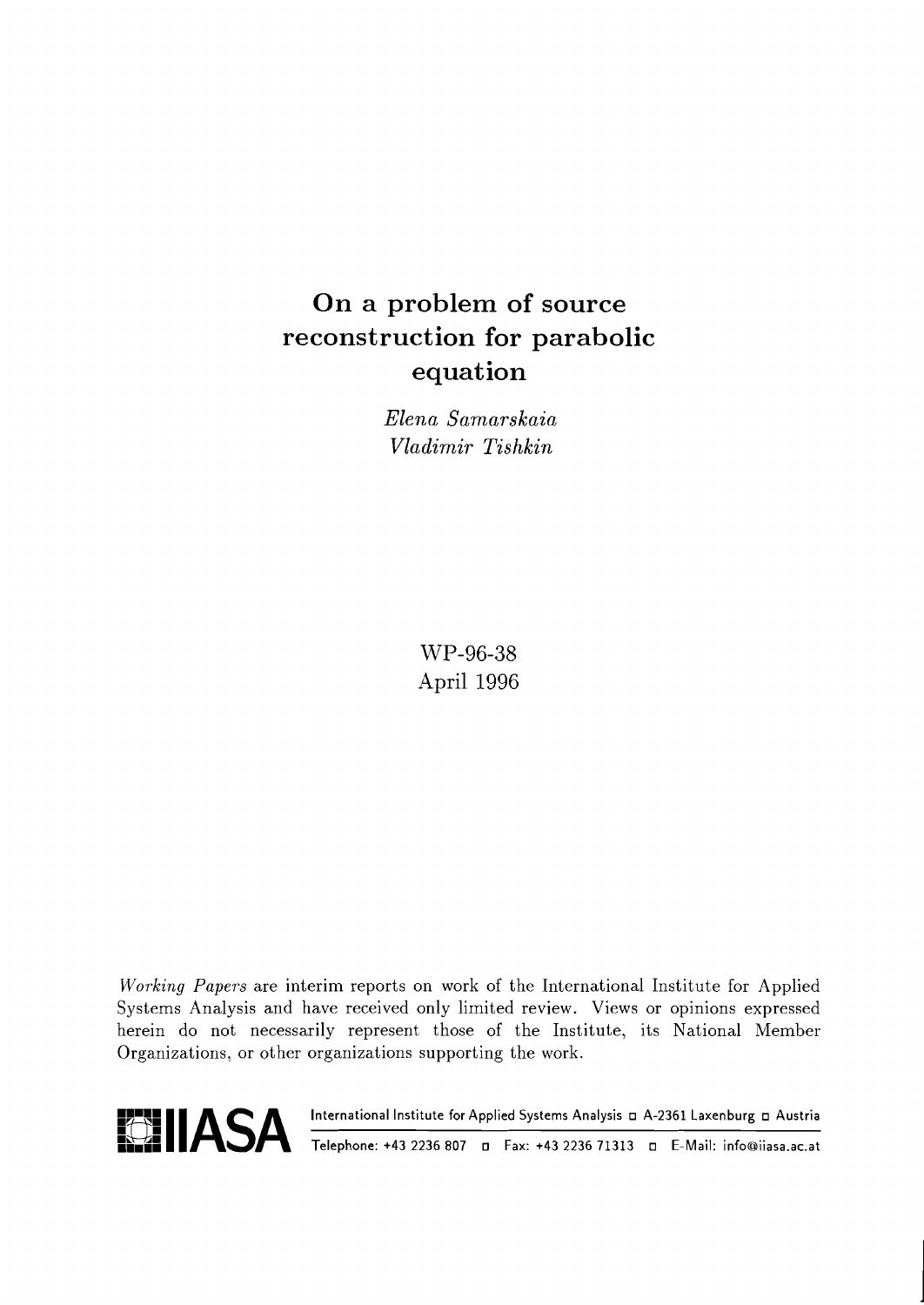#### Preface

In the present paper the problem of reconstruction of the right-hand side of an advectiondiffusion equation is considered. This type of equation is used in many models of contamination transport in domains such as air, groundwater and surface water. Using the method of conjugate equations, one can reduce the problem to an integral equation of the first kind. In the paper a discrete analog of this integral equation is constructed on the basis of discretization of the initial advection-diffusion equation and the usage of the conjugate equation technique. For solving the obtained discrete analog of the integral equation Tikhonov's method of regularization is applied. The parameter of regularization is chosen in accordance with the residual principle. Series of numerical calculations show efficiency of the method.

The paper continues research on inverse problems for distributed systems started at IIASA's project on Dynamic Systems in 1994.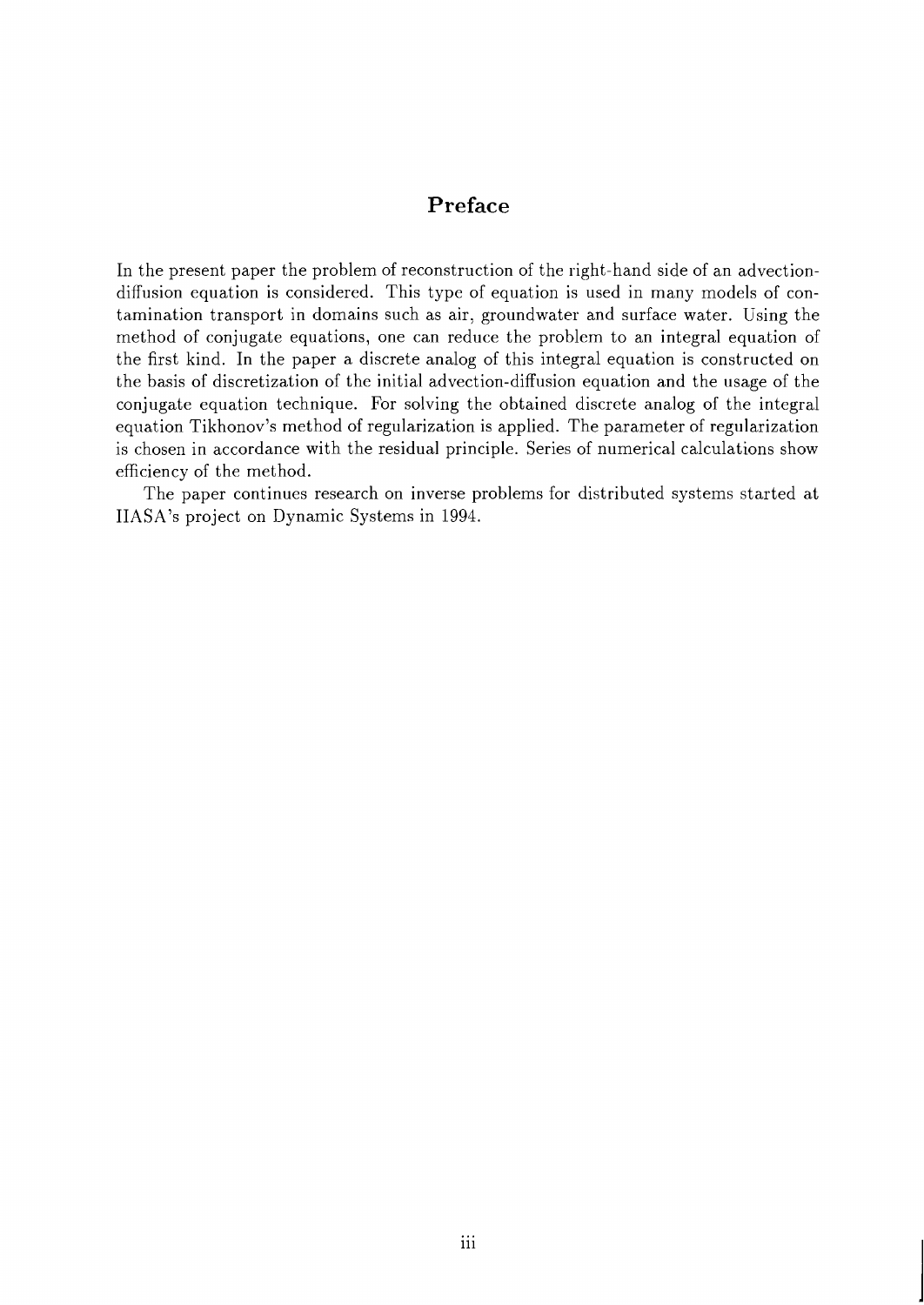#### **Contents**

| 1 Description of the Mathematical Model |                  |
|-----------------------------------------|------------------|
| 2 Problem Formulation                   | $\bf{2}$         |
| 3 Implicit Finite-Difference Scheme     | $\boldsymbol{4}$ |
| 4 Main Difference Equality              | $\mathbf{5}$     |
| 5 The Results of Testing                | 6                |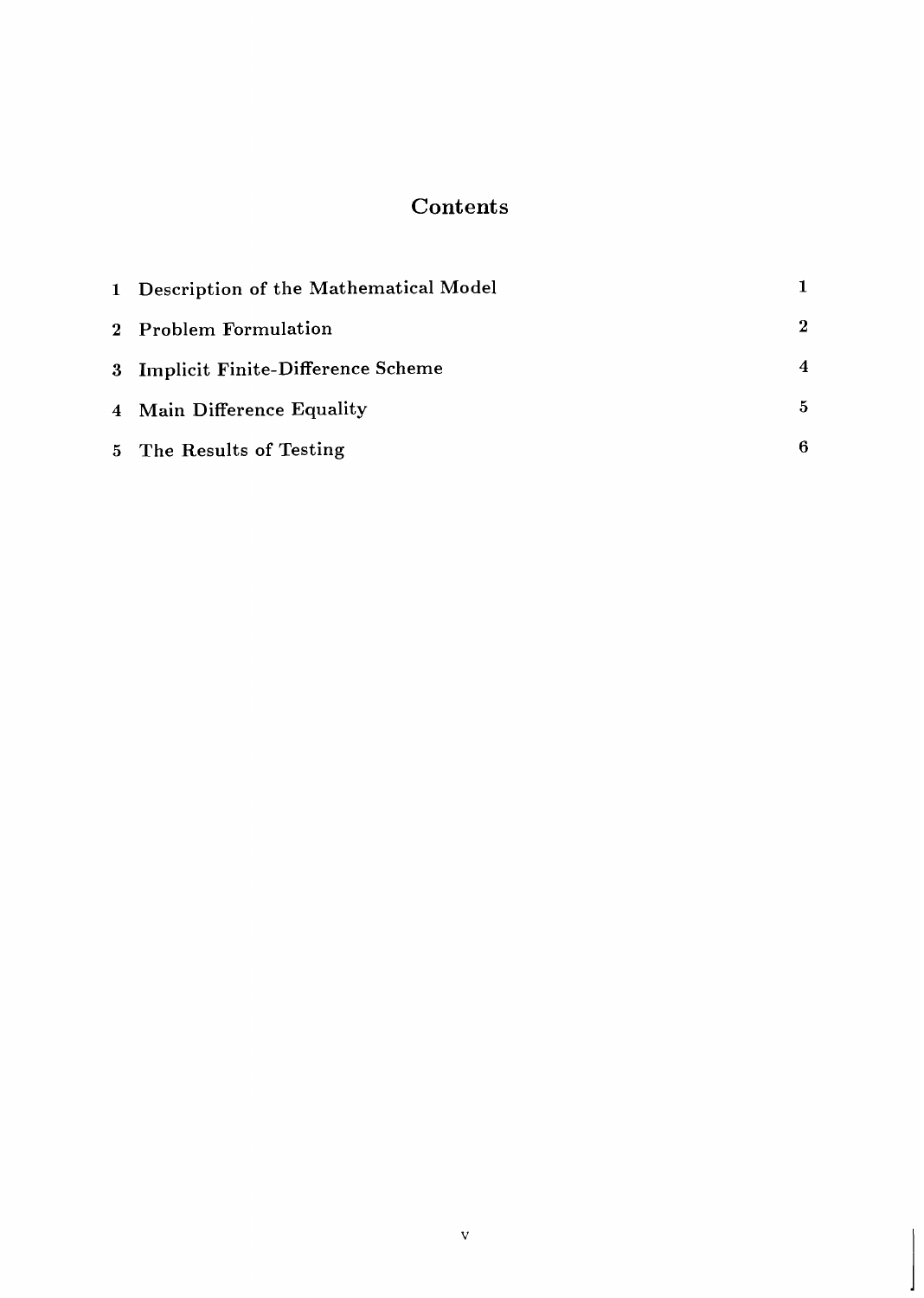## On a problem of source reconstruction for parabolic equation

*Elena Samarskaia\* Vladimir Tishkin\*\** 

### Introduction

Groundwater plays an important role as a major source of high-quality drinking water. However, contamination both from agricultural activities and waste disposals often endanger groundwater. The management and remediation of groundwater contamination problems are among the more complex tasks in environmental management and technology. To evaluate pollution problems many mathematical models differing in complexity and details have been developed. More detailed models describe groundwater flow and contamination transport. In this paper we consider a mathematical model describing contamination transport in an unconfined aquifer under assumption that water table level and velocities of the flow are known. One of the problems of interest for groundwater management and remediation is source reconstruction. In this paper the possibility of satisfactory reconstruction of the source intensity through observations is shown. This problem is an ill-posed problem; for its solving a special mathematical method, based on the method of conjugate equations and Tikhonov's regularization technique, is suggested.

### **1** Description of the Mathematical Model

A mathematical model describing a contamination process in a two-dimensional (2D) unconfined aquifer is represented by a nonstationary partial differential equation of parabolic ty pe

$$
\frac{\partial(\Theta \cdot (H - h_b) \cdot C)}{\partial t} + \text{div}(\epsilon \cdot (H - h_b) \cdot V \cdot C) + \Theta \cdot (H - h_b) \cdot \sigma \cdot C
$$
  
= 
$$
\text{div}(\epsilon \cdot (H - h_b) \cdot D \cdot \text{grad } C) + Q_C,
$$
 (1.1)

where

<sup>&#</sup>x27;IIASA, A-2361 Laxenburg, Austria

<sup>\*\*</sup>Institute for Mathematical Modeling, Russian Academy of Sciences (IMM), Moscow, Russia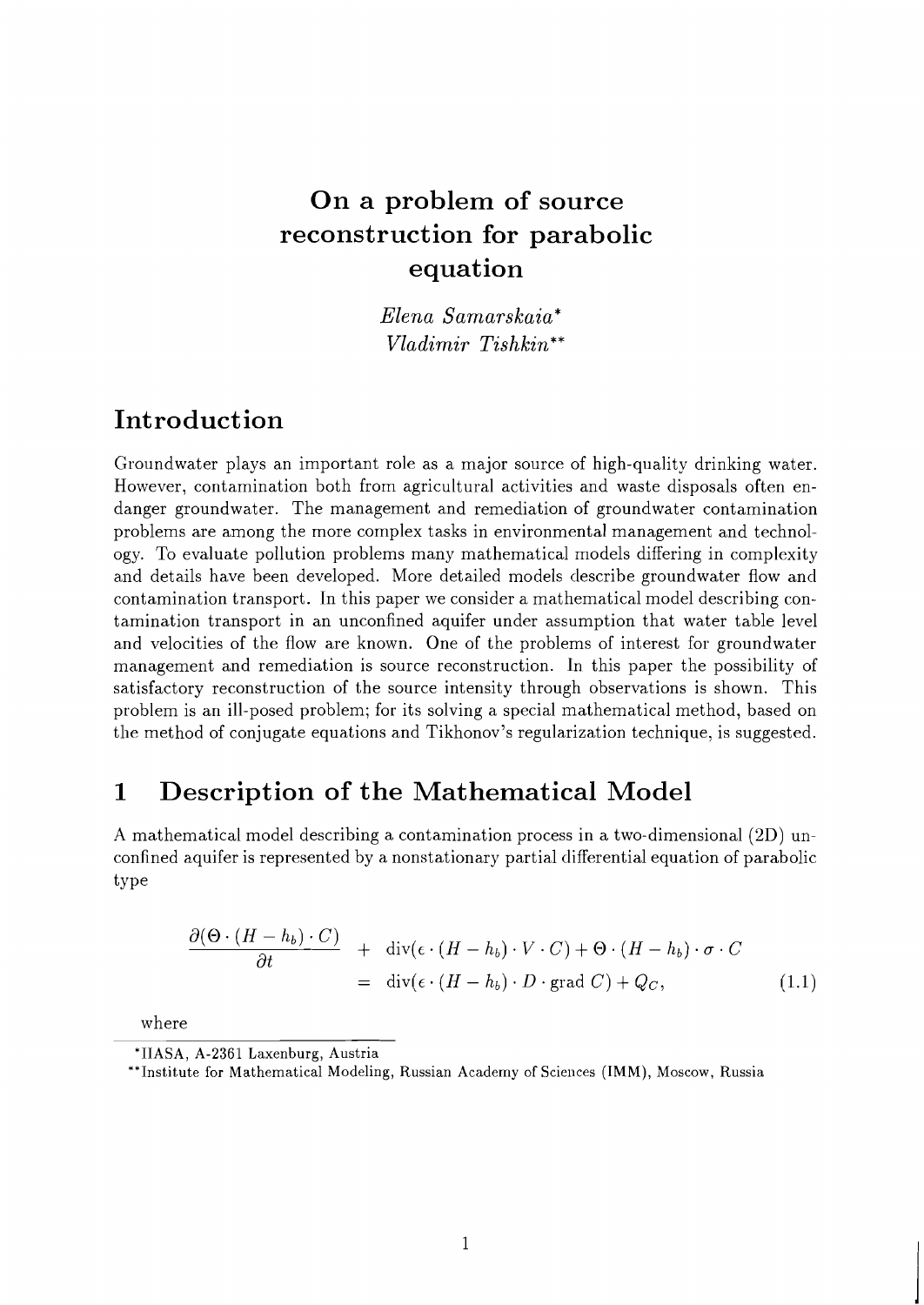| t                                                                              | $=$ | time,                                                                                              |  |  |
|--------------------------------------------------------------------------------|-----|----------------------------------------------------------------------------------------------------|--|--|
| x, y                                                                           |     | $=$ Cartesian coordinates,                                                                         |  |  |
| $V = (v_x, v_y)$                                                               |     | $=$ components of depth-averaged horizontal fluid velocities                                       |  |  |
|                                                                                |     | in $x, y$ directions,                                                                              |  |  |
| $H = H(x, y, t)$                                                               |     | $=$ aquifer height,                                                                                |  |  |
| $C=C(x,y,t)$                                                                   |     | $=$ concentration of specific constituent under consideration,                                     |  |  |
| $D = D(x, y, t)$                                                               |     | $=$ tensor of hydrodynamic dispersion,                                                             |  |  |
| $\epsilon = \epsilon(x, y, t)$                                                 |     | $=$ kinematic porosity,                                                                            |  |  |
|                                                                                |     | $\theta = const_1$ = adsorption coefficient,                                                       |  |  |
|                                                                                |     | $\sigma = const_2$ = concentration decay rate,                                                     |  |  |
|                                                                                |     | $\Theta = \Theta(x, y, t) = \epsilon + (1 - \epsilon) \cdot \theta$ , specific retardation factor. |  |  |
| The right-hand side $Q_C = Q_C(x, y, t)$ represents a source of contamination. |     |                                                                                                    |  |  |

The 2D convection-dispersion mass transport equation ( 1.1) allows one to analyze a situation after an event on the basis of measured data. It is given in a general form and reflects the effects of convection, dispersion, adsorption, decay, as well as sources and sinks. A specification of boundary and initial conditions is determined by the nature of a problem under investigation.

In the present paper for equation ( 1.1) a problem of contaminant source reconstruction is considered. Methodologically the problem belongs to the category of inverse problems for dynamical systems. The problem consists in finding a time-varying intensity of a source on the basis of concentration measurements in a certain domain. In general, a solution of the problem is not a unique one (see, e.g., Osipov, 1989). However in some particular cases, for example if

$$
Q_C(x, y, t) = z(t) \omega(x, y), \qquad (1.2)
$$

where  $\omega(x, y)$  is a given function, the uniqueness of the time component  $z(t)$  can be obtained.

In this paper we demonstrate a satisfactory reconstruction of source's time component  $z(t)$  in a model situation. The paper follows Kryazhimskii, Maksimov, and Samarskaia (1995).

#### **2 Problem Formulation**

Let equation ( 1.1) be specified as a 2D linear partial differential equation of parabolic type with constant coefficients in a rectangular domain  $G$ 

$$
\frac{\partial C}{\partial t} + v_x \frac{\partial C}{\partial x} + v_y \frac{\partial C}{\partial y} + \gamma C = D \frac{\partial^2 C}{\partial x^2} + D \frac{\partial^2 g}{\partial y^2} + z(t) \omega(x, y) \text{ in G}; \qquad (2.1)
$$

here

$$
v_x = const_3
$$
,  $v_y = const_4$ ,  $\gamma = const_5$ ,  $D = const_6$ ,  
\n $G = \{(x, y): 0 \le x \le a, 0 \le y \le b\}$ ,

functions  $\omega(x, y)$  and  $z(t)$  are piece-wise smooth. On the boundary  $\Gamma$  of the domain G we fix the boundary condition

$$
C(t, x, y) \mid_{\Gamma} = 0. \tag{2.2}
$$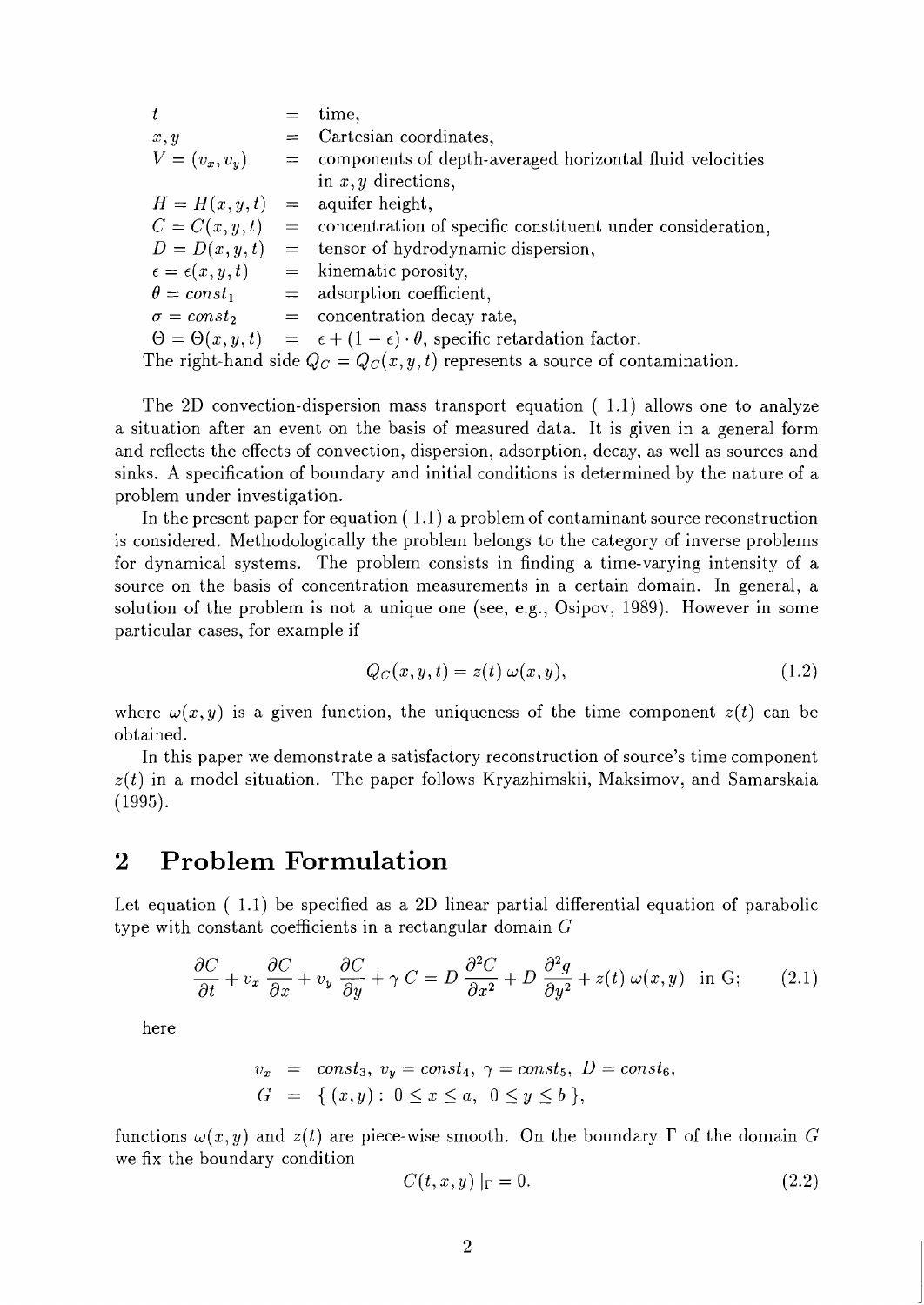The initial condition for equation ( 2.1) is

$$
C(0, x, y) = 0.\t(2.3)
$$

Let a non-negative piece-wise continuous function  $p(x, y)$  on G define the domain of contaminant concentration observations

$$
P = \{ (x, y) : (x, y) \in G, \ p(x, y) \ge 0 \}.
$$
 (2.4)

Assume that observation results are known and given by function

$$
u(t) = \int \int_G C(t, x, y) p(x, y) dx dy.
$$
 (2.5)

In practice function  $u(t)$  is defined with a known accuracy. The problem is to reconstruct  $z(t)$  on the basis of  $u(t)$  and all other parameters of equation (2.1). This problem is ill-posed, therefore one needs using special stable methods to find an approximate solution. Let us give a relationship between the time component  $z(t)$  of the source  $Q_C$ and the results of observations  $u(t)$ . For this purpose following Kryazhimskii and Osipov, 1993, Kryazhimskii, Maksimov, and Samarskaia, 1995 we apply the method of conjugate problem (Lions, 1971, Marchuk, 1992).

Consider the conjugate equation

$$
\frac{\partial g}{\partial t} - v_x \frac{\partial g}{\partial x} - v_y \frac{\partial g}{\partial y} + \gamma g = D \frac{\partial^2 g}{\partial x^2} + D \frac{\partial^2 g}{\partial y^2}
$$
(2.6)

in G with the following boundary and initial conditions:

$$
g(t, x, y) |_{\Gamma} = 0, g(0, x, y) = p(x, y).
$$
 (2.7)

Let  $C(\tau, x, y)$  and  $g(\tau, x, y)$  be respectively the values of the solutions C and g of problems ( 2.1) - ( 2.3) and ( 2.6) - ( 2.8) at time  $\tau$  in point  $(x, y)$ . The integration of  $C(\tau, x, y)$   $g(\tau, x, y)$  over  $[0, t] \times G$  leads to the linear Volterra equation

$$
\int_0^t K(t-\tau) z(\tau) d\tau = u(\tau) \tag{2.8}
$$

where kernel *K* and the right-hand side u have the following form

$$
K(t) = \iint_G g(t, x, y) \, \omega \, dx dy, \tag{2.9}
$$

$$
u(t) = \int \int_G C(t, x, y) p(x, y) dx dy - \int \int_G z(t, x, y) C(0, x, y) dx dy \qquad (2.10)
$$

$$
= \int \int_G C(t, x, y) p(x, y) dx dy
$$

(see the initial condition ( 2.3)).

The integral equation ( 2.8) determines an ill-posed problem and therefore requires regularization. Among the practically used algorithms of regularization there are general and special ones. General algorithms are usually based on finding an extremal point of  $\alpha$ -parametrical Tikhonov's functional under an appropriate correspondance between the parameter of regularization and the level of data errors. Special algorithms of regularization take into account the main features of concrete problems and therefore can be more efficient in comparison with general ones.

Without specifying conditions for the existence, uniqueness and smoothness of solutions of the equations ( 1.1) and ( 2.6) (these issues are studied in Tikhonov and Samarskii, 1963, Lions, 1971, Marchuk, 1992) we shall consider a finite-difference approximation of the initial problem and build a discrete analogue of the integral equation ( 2.8).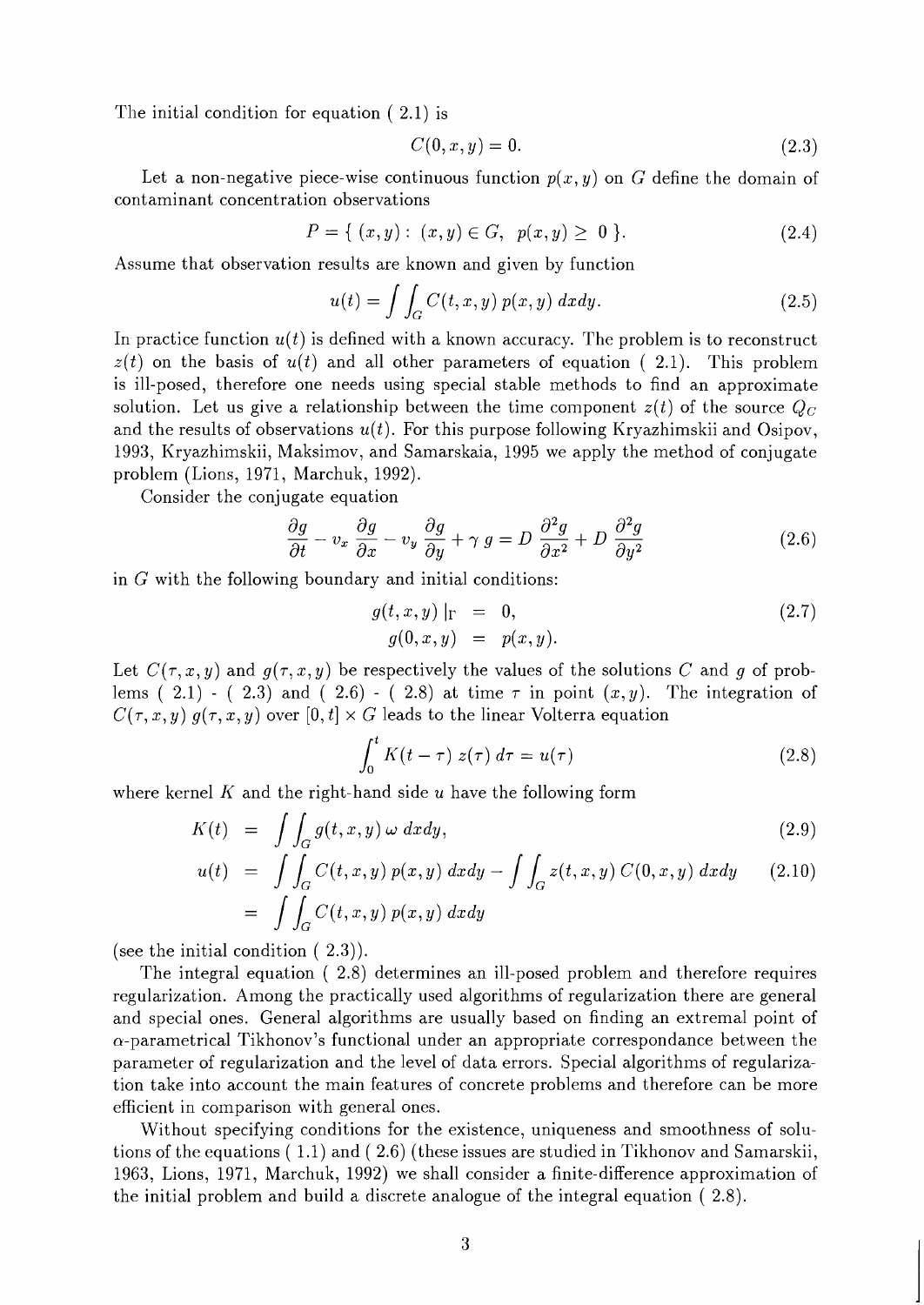## **3 Implicit Finite-Difference Scheme**

To solve equations ( 2.1) and ( 2.6) numerically introduce a time grid  $\omega_{\tau}$  and a space grid  $\omega_h$  in the domain *G*:

$$
\omega_t = \{t_n = n \Delta t, n = 0, 1, 2, ..., N_t, \Delta t = t_0/N_\tau\},
$$
  
\n
$$
\omega_h = \{(x_i, y_j) \in G, x_i = i\Delta x, y_j = j\Delta y,
$$
  
\n
$$
\Delta x = l_x/N_x, \Delta y = l_y/N_y, i = 0, 1, 2, ..., N_x, j = 0, 1, 2, ..., N_y\}.
$$

Assume the general abbreviated notation

$$
\phi(t_n, x_i, y_j) = \phi_{i,j}^n. \tag{3.1}
$$

Let  $v_x \geq 0, v_y \geq 0$ . For equation (2.1) we use the implicit finite-difference scheme

$$
\frac{C_{i,j}^{n+1} - C_{i,j}^{n}}{\Delta t} + v_x \frac{C_{i,j}^{n+1} - C_{i-1,j}^{n+1}}{\Delta x} + v_y \frac{C_{i,j}^{n+1} - C_{i,j-1}^{n+1}}{\Delta y} + \gamma C_{i,j}^{n+1}
$$

$$
- D \frac{C_{i+1,j}^{n+1} - 2C_{i,j}^{n+1} + C_{i-1,j}^{n+1}}{\Delta x^2}
$$

$$
- D \frac{C_{i,j+1}^{n+1} - 2C_{i,j}^{n+1} + C_{i,j-1}^{n+1}}{\Delta y^2} - z_n \omega_{i,j} = 0,
$$
\n(3.2)

where  $z_n = z(t_n)$ ,  $\omega_{i,j} = \omega(x_i, y_j)$ , and assume the homogeneous boundary conditions of the first kind

$$
C_{0,j} = C_{1,j} = C_{N_x,j} = C_{1,N_y} = 0 \tag{3.3}
$$

and the homogeneous initial condition

$$
C_{i,j}^0 = 0. \t\t(3.4)
$$

To solve the conjugate equation ( *2.6)* we use the implicit finite-difference scheme

$$
\frac{g_{i,j}^{n+1} - g_{i,j}^{n}}{\Delta t} - v_x \frac{g_{i+1,j}^{n+1} - g_{i,j}^{n+1}}{\Delta x} - v_y \frac{g_{i,j+1}^{n+1} - g_{i,j}^{n+1}}{\Delta y} + \gamma g_{i,j}^{n+1}
$$
\n
$$
- D \frac{g_{i+1,j}^{n+1} - 2g_{i,j}^{n+1} + g_{i-1,j}^{n+1}}{\Delta x^2}
$$
\n
$$
- D \frac{g_{i,j+1}^{n+1} - 2g_{i,j}^{n+1} + g_{i,j-1}^{n+1}}{\Delta y^2} = 0
$$
\n(3.5)

with the homogeneous boundary conditions of first kind

$$
g_{0,j} = g_{1,j} = g_{N_x,j} = g_{1,N_y} = 0 \tag{3.6}
$$

and the homogeneous initial condition

$$
g_{i,j}^0 = p_{i,j} = p(x_i, y_j). \tag{3.7}
$$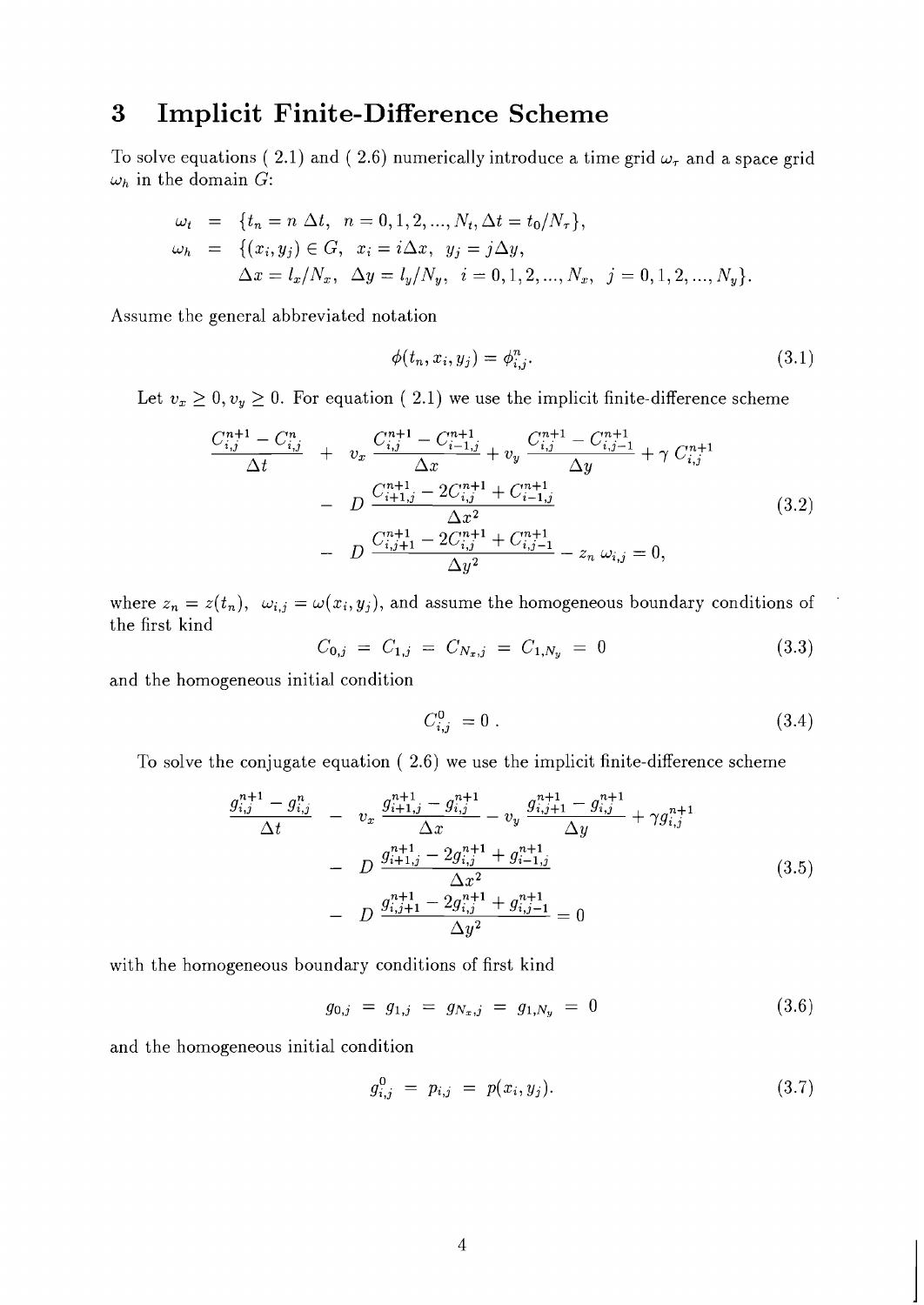#### **4 Main Difference Equality**

The fully implicite scheme described in section 4 allows to obtain a dicrete analogue of the integral equation ( 2.8) for the difference analogue ( 3.5) of the conjugate problem  $(2.6).$ 

Let us consider a finite-difference approximation for equation (2.5):

$$
u_n = \sum_{i,j} C_{i,j}^n p_{i,j}, \quad n = 0, 1, 2, \dots,
$$
\n(4.1)

where the summation is performed over all grid cells in the domain  $G$ . Assume that values of  $u_n$  are known. Find a relationship between source's components,  $z_n$ , and results of observations,  $u_n$ , in the same way as it was done in the continuous case.

Let  $0 \leq k \leq n$ . Taking the sum of the product  $C_{i,j}^{n+1} g_{i,j}^{n-k}$  (see general notation ( 3.1)) over the grid  $\omega_{\tau} \times \omega_{h}$ , we obtain the following discrete equality:

$$
\sum_{k=0}^{n-1} \sum_{i,j} z_k g_{i,j}^{n-k} \omega_{i,j} \Delta t = \sum_{i,j} (C_{i,j}^n p_{i,j} - g_{i,j}^n C_{i,j}^0). \qquad (4.2)
$$

Taking into account initial condition ( 2.3)  $(C_{i,j}^0 = 0)$  transform this equation into:

$$
\sum_{i,j} K_{n-k} z_k = u_n, \quad n = 1, 2, ..., \tag{4.3}
$$

where

$$
K_n = \sum_{i,j} g_{i,j}^n \omega_{i,j} \Delta t. \tag{4.4}
$$

We treat equation ( 4.3) as a system of linear equations to determine the unknown vector  $z_n$ . This system is a discrete analogue of the integral equation (2.8). In general it is ill-posed. A traditional method to solve such systems is Tikhonov's regularization. This technique prescribes finding the extremum of an  $\alpha$ -parametrized smoothing functional. For the system of equations ( 4.3) this functional has the form

$$
M^{\alpha}[z] = \sum_{n=0}^{N_t - 1} \left( \sum_{k=0}^{n-1} (K_{n-k} z_k^{\alpha} - u_n)^2 \right) + \alpha \, \Omega \, [z], \tag{4.5}
$$

where

$$
\Omega \left[ z \right] = \sum_{n=0}^{N_{\tau}} \left[ z_n^2 + (\Delta t)^{-2} (z_{n+1} - z_n)^2 \right] \tag{4.6}
$$

is a stabilizing functional.

A choice of a regularization parameter  $\alpha$  is often based on the principle of residual (see Morozov, 1968) that defines  $\alpha$  to be a solution of the equation

$$
\sum_{n=0}^{N_t-1} \left( \sum_{k=0}^{n-1} (K_{n-k} z_k^{\alpha} - u_{\delta,n})^2 = \delta^2, \right) \tag{4.7}
$$

where

$$
u_{\delta} = (u_{\delta,0}, u_{\delta,1}, ..., u_{\delta,N_t-1})
$$
\n(4.8)

is a vector obtained from observations whose average square error is estimated by  $\delta$ :

$$
\sum_{n=0}^{N_{\tau}-1} (u_{\delta,n} - u_n)^2 \le \delta^2.
$$
\n(4.9)

It is shown (Morozov, 1968) that this algorithm of approximate solution is a regularization technique, i.e. it ensures the convergence of corresponding approximations to the exact solution as  $\delta \to 0$ .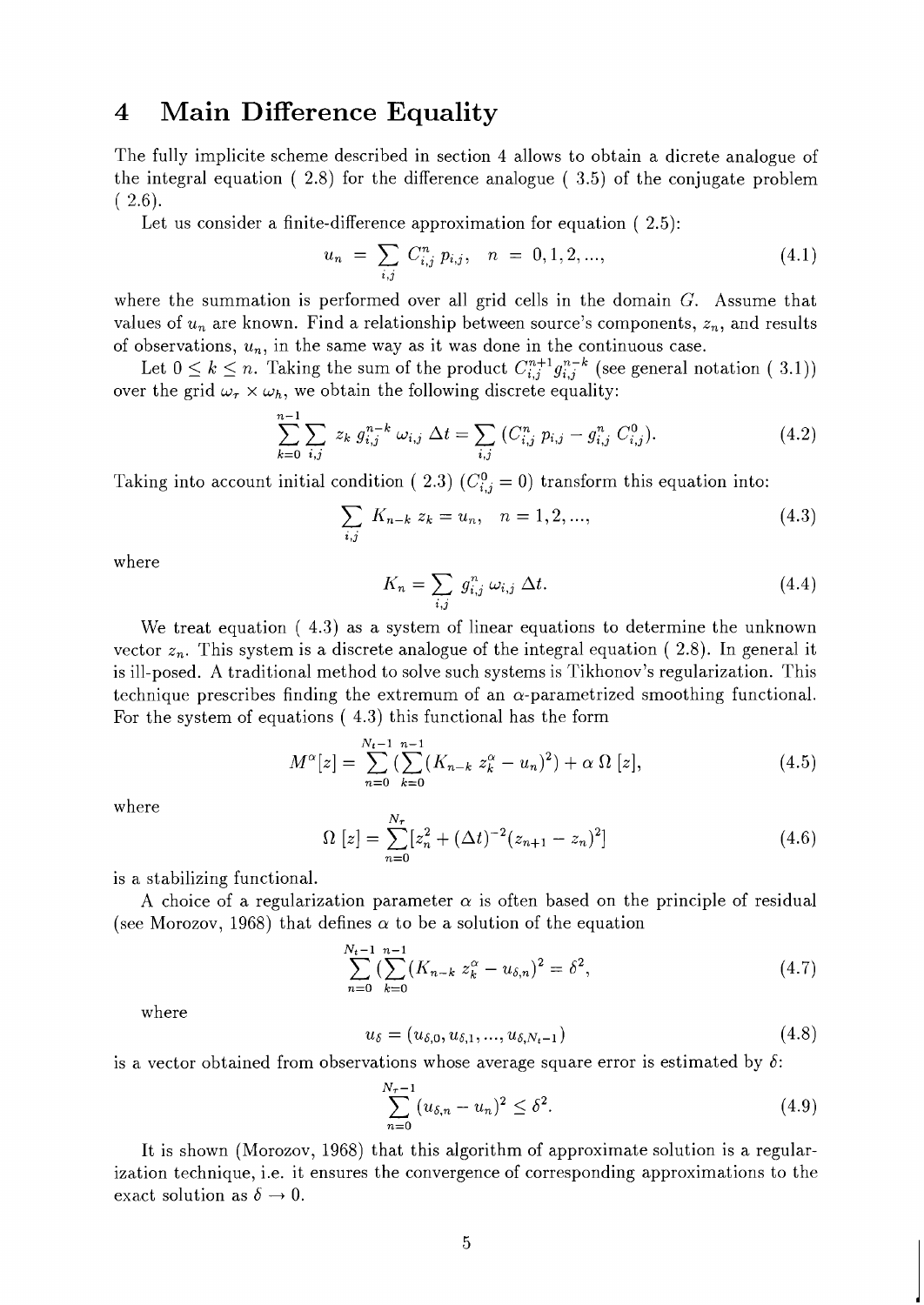#### **5 The Results of Testing**

For testing the algorithm, a series of calculations with different values of the regularization parameter  $\alpha$ , different accuracies of observation results  $u(t)$ , and different numbers of time steps  $N_t$  have been performed. Different types of source's time component  $z(t)$  have been tested. Here we present some results of simulation and compare them with the exact solutions. The first series of simulations has been performed for the source function  $z(t) = sin(t)$  with a 5% error in u. An error was introduced as a sign-changing addition to function u with absolute value 5% of u. The number of time steps is  $N_t = 32$ .

**Figure 1** shows the results of calculations for  $\alpha = 0$ . The exact solution is shown by asterisks  $*$  and the results of reconstruction by the dashed line  $--$ . As one can see on the Figure 1 there is no sufficient reconstruction.

**Figures 2-5** show the results of calculations for the values of  $\alpha$ :  $10^{-9}$ ,  $10^{-8}$ ,  $10^{-7}$ ,  $10^{-6}$ respectively. The best results are obtained for  $\alpha = 10^{-7}$ .

In **Table 1** the square of the norm of the difference between exact and reconstructed solutions, the square of the norm of the difference between exact and approximated righthand sides and the square of the norm of the residual for equation  $(4.3)$  on the reconstructed solution are given for different values of  $\alpha$ . The best results are obtained for the residual norm slightly greater than the error in the right-hand side. Notice that on the last times steps the reconstruction is not good enough. This fact is, probably, caused by the contamination propagation delay.

**Figure 6** shows how the kernel of equation (4.3) depends on time. The delay in the contaminant propagation is approximately equal to the period of time, during which the kernel reaches its maximum value. Therefore the reconstruction of the source is not accurate if this period exceeds the period of observation.

**Figures 7-9** show the results of calculations for the same parameters, with a 1% error in the right-hand side  $u$ . The error has been modeled as a sign-changing addition to the right-hand side.

**Table 2** shows the same values as **Table 1.** As it was expected the accuracy of reconstruction increases, but a time period, mentioned in the previous paragraph, still exists.

**Figures 10-14** and **Table 3** show the results of calculations for the same parameters, with the number of time steps  $N_t = 64$ . Increasing a number of time steps does not strongly improve the result of reconstruction and the number of unsatisfactorily reconstructed points at the end of the time period.

**Figures 15-18** and **Table 4** show the results of simulations for the discontinuous source function

$$
z(t) = \begin{cases} 1 & \text{if } 0 \le t < 0.4, \\ 2 & \text{if } 0.4 \le t < 0.625, \\ 1 & \text{if } t \ge 0.625. \end{cases}
$$

Notice that in the discontinuity region the reconstructed solution is spreaded and the width of spreading is approximately equal to the time delay of the contamination propagation.

**Figures 19-22** and **Table 5** show the results of simulations for another discontinuous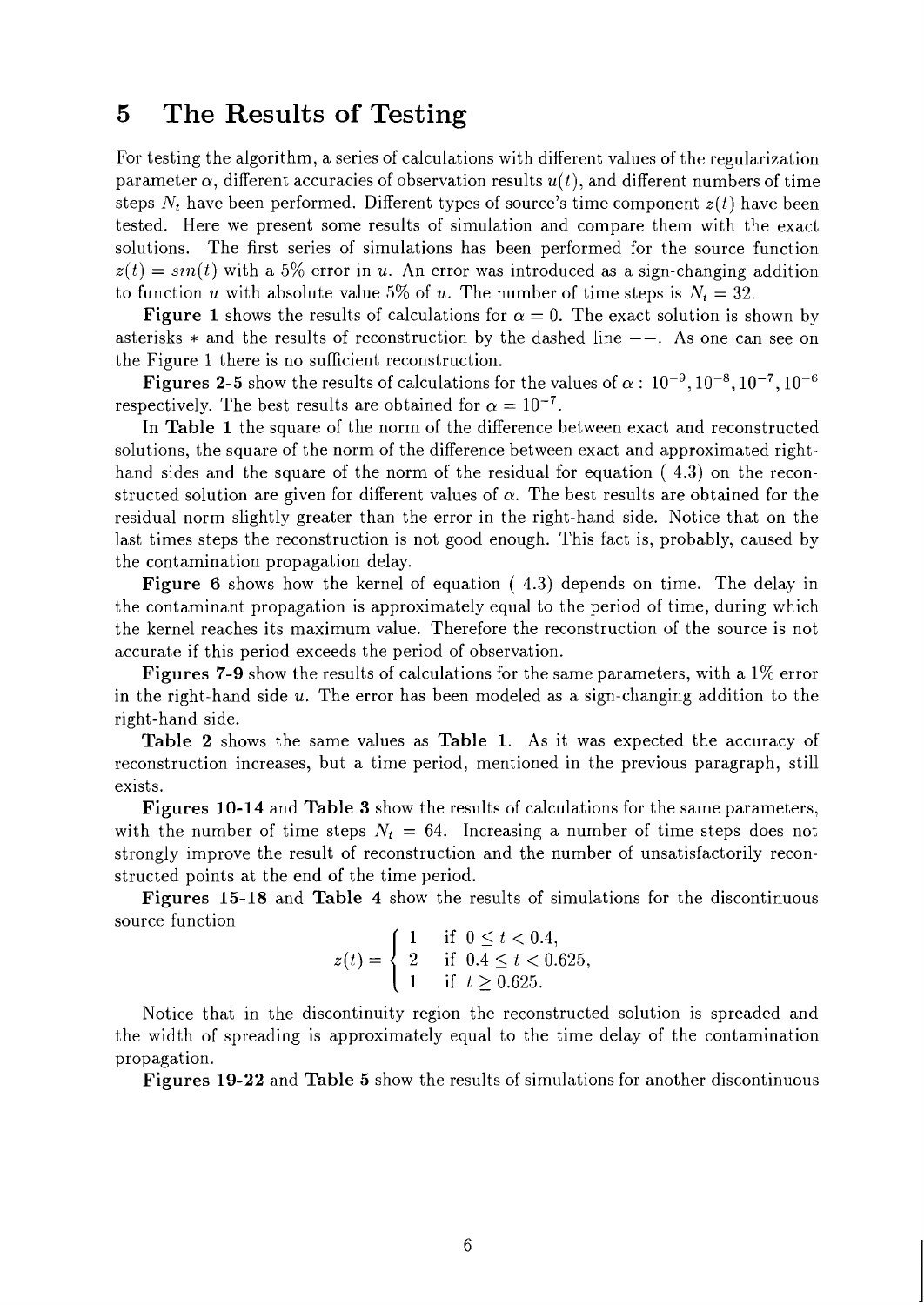source function:

$$
z(t) = \begin{cases} 1 & \text{if } 0 \leq t < 0.25, \\ 2 & \text{if } 0.25 \leq t < 0.5, \\ 0 & \text{if } 0.5 \leq t < 0.625, \\ 3 & \text{if } 0.625 \leq t < 0.85, \\ 1 & \text{if } t \geq 0.85. \end{cases}
$$

In this case satisfactory reconstruction is also obtained.

| $\alpha$  | $ z^{\alpha}-z ^2$    | $ u_\delta-u ^2$      | $ Kz^{\alpha}-u ^2$    |
|-----------|-----------------------|-----------------------|------------------------|
| 0         | $1.011 \cdot 10^{2}$  | $1.428 \cdot 10^{-8}$ | $7.656 \cdot 10^{-32}$ |
| $10^{-9}$ | $1.507 \cdot 10^{0}$  | $1.428 \cdot 10^{-8}$ | $1.085 \cdot 10^{-8}$  |
| $10^{-8}$ | $1.833 \cdot 10^{-2}$ | $1.428 \cdot 10^{-8}$ | $1.393 \cdot 10^{-8}$  |
| $10^{-7}$ | $1.815 \cdot 10^{-2}$ | $1.428 \cdot 10^{-8}$ | $1.594 \cdot 10^{-8}$  |
| $10^{-6}$ | $5.262 \cdot 10^{-2}$ | $1.428 \cdot 10^{-8}$ | $5.418 \cdot 10^{-8}$  |

Table 1 ( $\Delta = 0.05$ ,  $N_t = 32$ ,  $z(t) = sin(t)$ ).

| $\alpha$  | $ z^{\alpha}-z ^2$   | $ u_\delta-u ^2$      | $ Kz^{\alpha}-u ^2$   |
|-----------|----------------------|-----------------------|-----------------------|
|           | $10^{2}$             | $10^{-8}$             | $10^{-32}$            |
| $10^{-9}$ | $5.64 \cdot 10^{-2}$ | $5.70 \cdot 10^{-10}$ | $4.42 \cdot 10^{-10}$ |
| $10^{-8}$ | $7.13 \cdot 10^{-3}$ | $5.70 \cdot 10^{-10}$ | $6.34 \cdot 10^{-10}$ |
| $10^{-7}$ | $2.09 \cdot 10^{-2}$ | $5.70 \cdot 10^{-10}$ | $6.34 \cdot 10^{-10}$ |
| $10^{-6}$ | $5.35 \cdot 10^{-2}$ | $5.70 \cdot 10^{-10}$ | $2.04 \cdot 10^{-9}$  |

Table 2  $(\delta = 0.01, N_t = 32, z(t) = sin(t)).$ 

| $\alpha$  | $ z^{\alpha}-z ^2$   | $ u_\delta-u ^2$      | $ Kz^{\alpha}-u ^2$   |
|-----------|----------------------|-----------------------|-----------------------|
| 0         | $-10^{2}$            | $.10^{-8}$            | $-10^{-32}$           |
| $10^{-9}$ | $4.23 \cdot 10^{-2}$ | $3.64 \cdot 10^{-10}$ | $2.82 \cdot 10^{-10}$ |
| $10^{-8}$ | $8.33 \cdot 10^{-3}$ | $3.64 \cdot 10^{-10}$ | $4.05 \cdot 10^{-10}$ |
| $10^{-7}$ | $1.87 \cdot 10^{-2}$ | $3.64 \cdot 10^{-10}$ | $2.06 \cdot 10^{-9}$  |
| $10^{-6}$ | $5.54 \cdot 10^{-2}$ | $3.64 \cdot 10^{-10}$ | $6.50 \cdot 10^{-8}$  |

Table 3  $(\Delta = 0.01, N_{\tau} = 64 \ z(t) = \sin(t)).$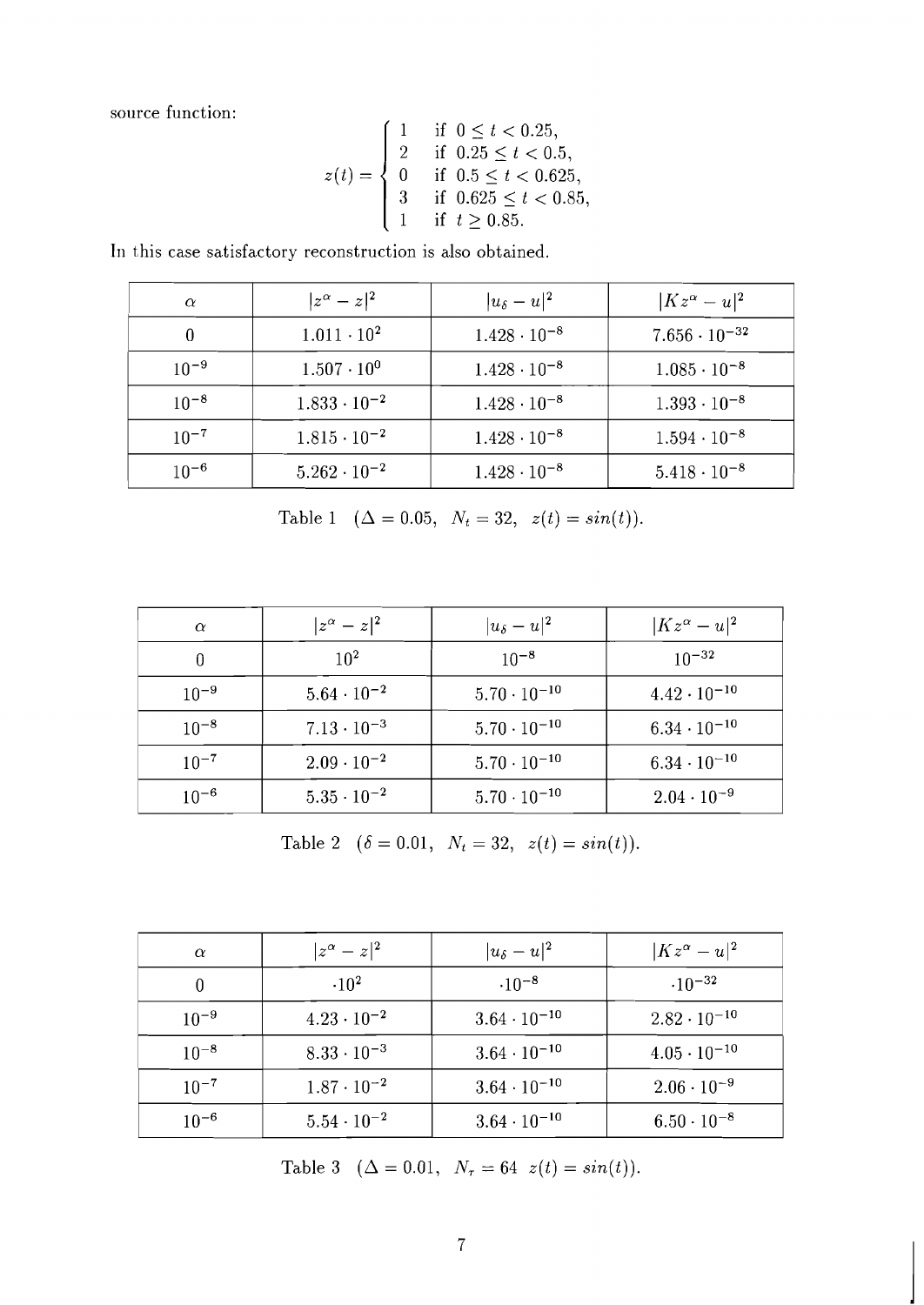| $\alpha$       | $ z^{\alpha}-z ^2$      | $ u_\delta-u ^2$     | $ Kz^{\alpha}-u ^2$  |
|----------------|-------------------------|----------------------|----------------------|
| $\overline{0}$ | $\cdot$ 10 <sup>2</sup> | $\cdot 10^{-8}$      | $\cdot 10^{-32}$     |
| $10^{-9}$      | $6.50 \cdot 10^{-1}$    | $6.00 \cdot 10^{-9}$ | $4.55 \cdot 10^{-9}$ |
| $10^{-8}$      | $2.86 \cdot 10^{-2}$    | $6.00 \cdot 10^{-9}$ | $5.80 \cdot 10^{-9}$ |
| $10^{-7}$      | $3.33 \cdot 10^{-2}$    | $6.00 \cdot 10^{-9}$ | $7.64 \cdot 10^{-8}$ |
| $10^{-6}$      | $6.94 \cdot 10^{-2}$    | $6.00 \cdot 10^{-9}$ | $7.34 \cdot 10^{-8}$ |

Table 4 ( $\delta = 0.01$ ,  $N_t = 64$ )

| $\alpha$  | $ z^{\alpha}-z ^2$   | $ u_\delta-u ^2$     | $ Kz^{\alpha}-u ^2$  |
|-----------|----------------------|----------------------|----------------------|
|           | $.10^{2}$            | $.10^{-8}$           | $-10^{-32}$          |
| $10^{-9}$ | $1.02 \cdot 10^{0}$  | $9.19 \cdot 10^{-9}$ | $6.92 \cdot 10^{-9}$ |
| $10^{-8}$ | $8.99 \cdot 10^{-2}$ | $9.19 \cdot 10^{-9}$ | $9.04 \cdot 10^{-9}$ |
| $10^{-7}$ | $1.36 \cdot 10^{-1}$ | $9.19 \cdot 10^{-9}$ | $1.65 \cdot 10^{-8}$ |
| $10^{-6}$ | $3.00 \cdot 10^{-1}$ | $9.19 \cdot 10^{-9}$ | $2.54 \cdot 10^{-7}$ |

Table 5 ( $\delta = 0.01$ ,  $N_t = 64$ )

#### Acknowledgement

The authors thank Dr. A. Kryazhimskii for useful discussions.

## **References**

- Kryazhimskii, A .V. and Osipov, Yu.S. (1993) Input reconstructibility for linear dynamics. Ordinary Differential Equations. WP-93-65, Laxenburg, Austria: International Institute for Applied Systems Analysis.
- Kryazhimskii, A.V., Maksimov, V.I. and Samarskaia, E.A. (1995) Estimating forcing functions for parabolic systems of equations WP-95-75, Laxenburg, Austria: International Institute for Applied Systems Analysis.
- Lions, J.L. (1971) Optimal control of systems governed by partial differential equations, Springer, NY
- Marchuk, G.I. (1992) Conjugate equations and analysis of complex systems. Moscow, Nauka (Russian).
- Morozov, V.A. (1968) On the principle of residual for the solution of operator equations by regularization technique. J.Appl.Math. and Math.Ph. , 8, 1, 295-309.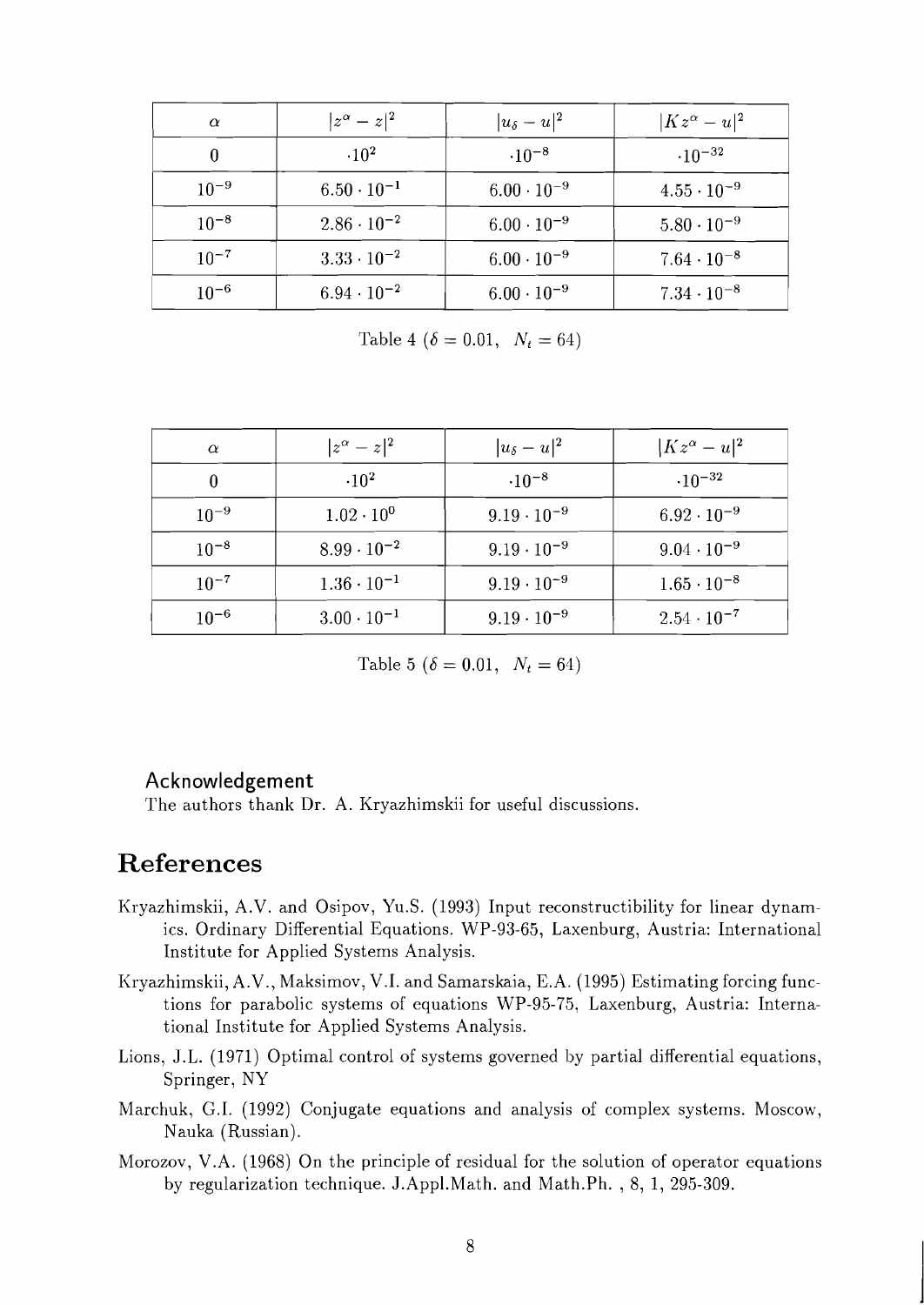- Osipov, Yu.S. (1989) Inverse problem of dynamics for systems described by parabolic inequality, WP-89-101, Laxenburg, Austria: International Institute for Applied Systems Analysis.
- Tikhonov, A.N. and Arsenin, V.Ya. (1979) Solution methods for ill-posed problems, Moscow, Nauka (Russian)
- Tikhonov, A.N. and Samarskii, A.A. (1963) Equations of mathematical physics. Pergamon Press, Oxford. London.New York.Paris.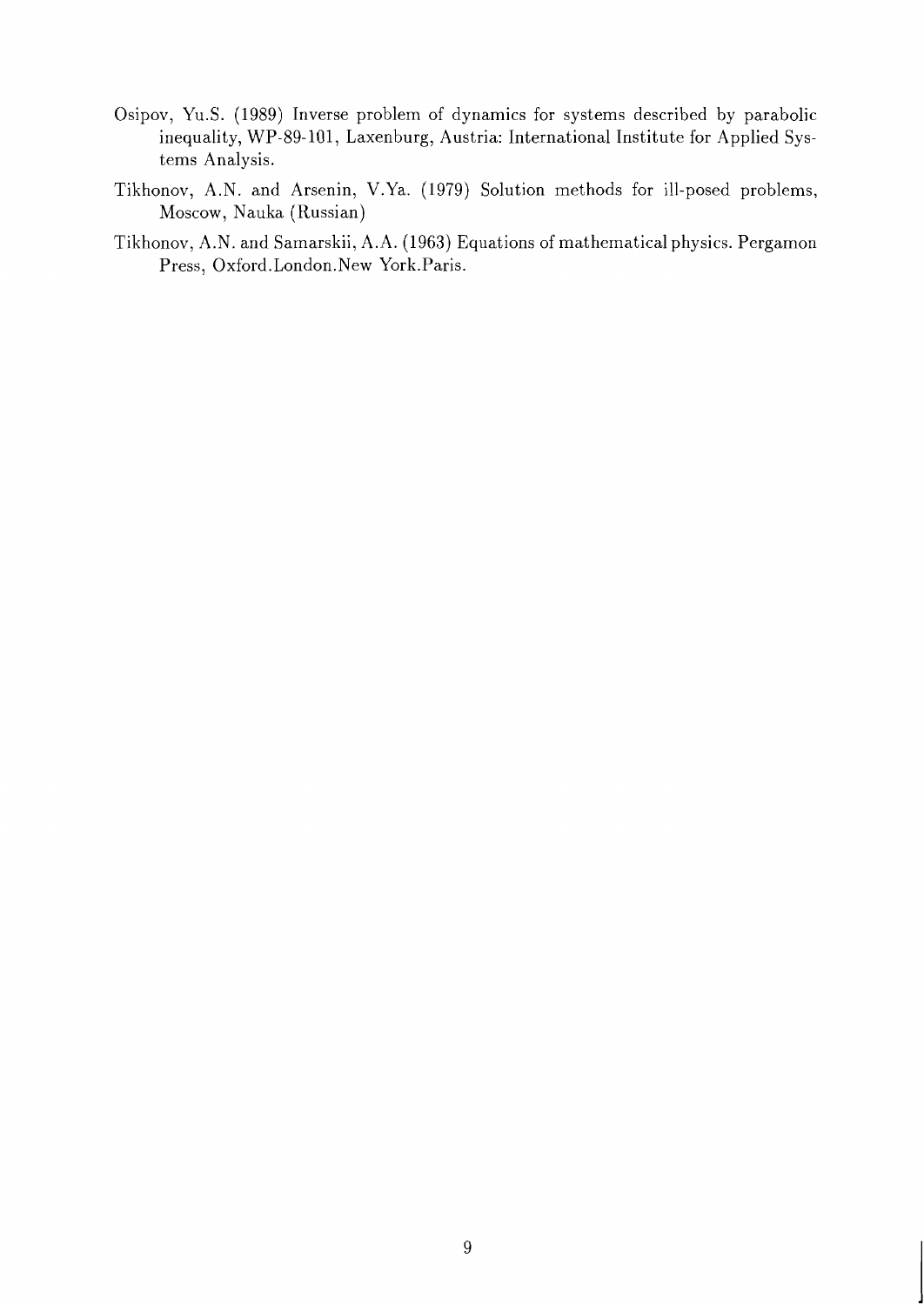

 $\sim$  $\bar{z}$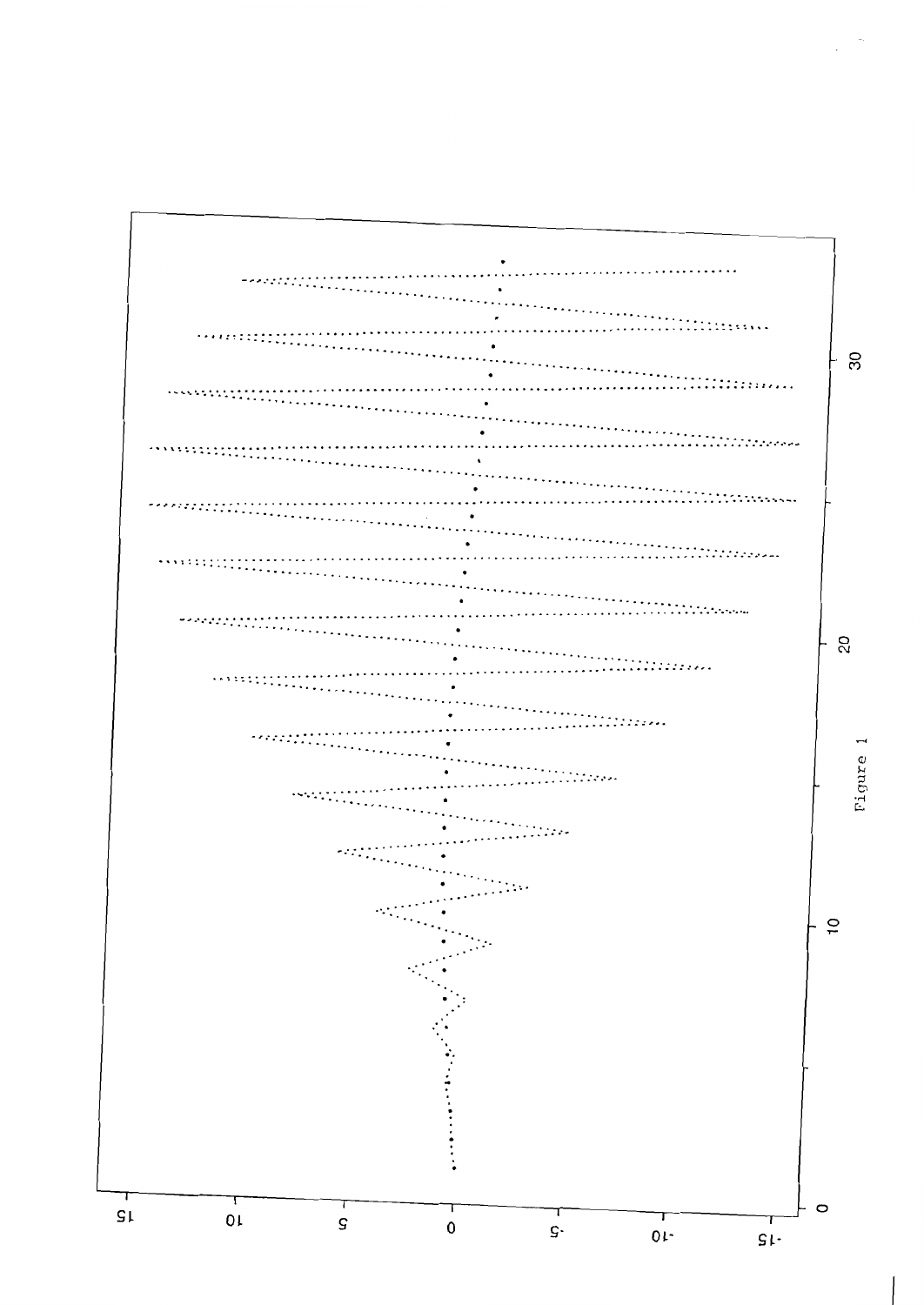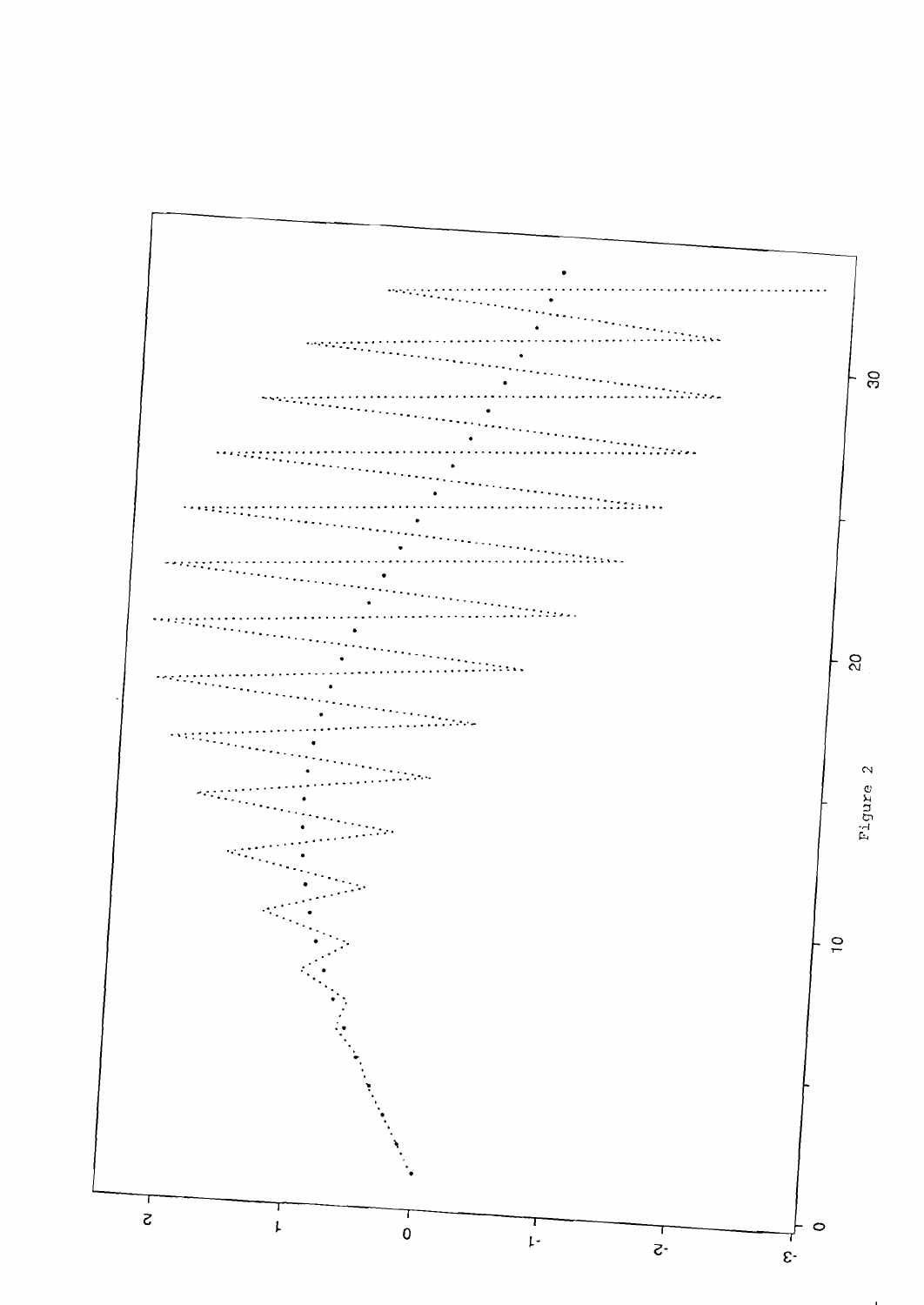

 $\alpha$  ,  $\alpha$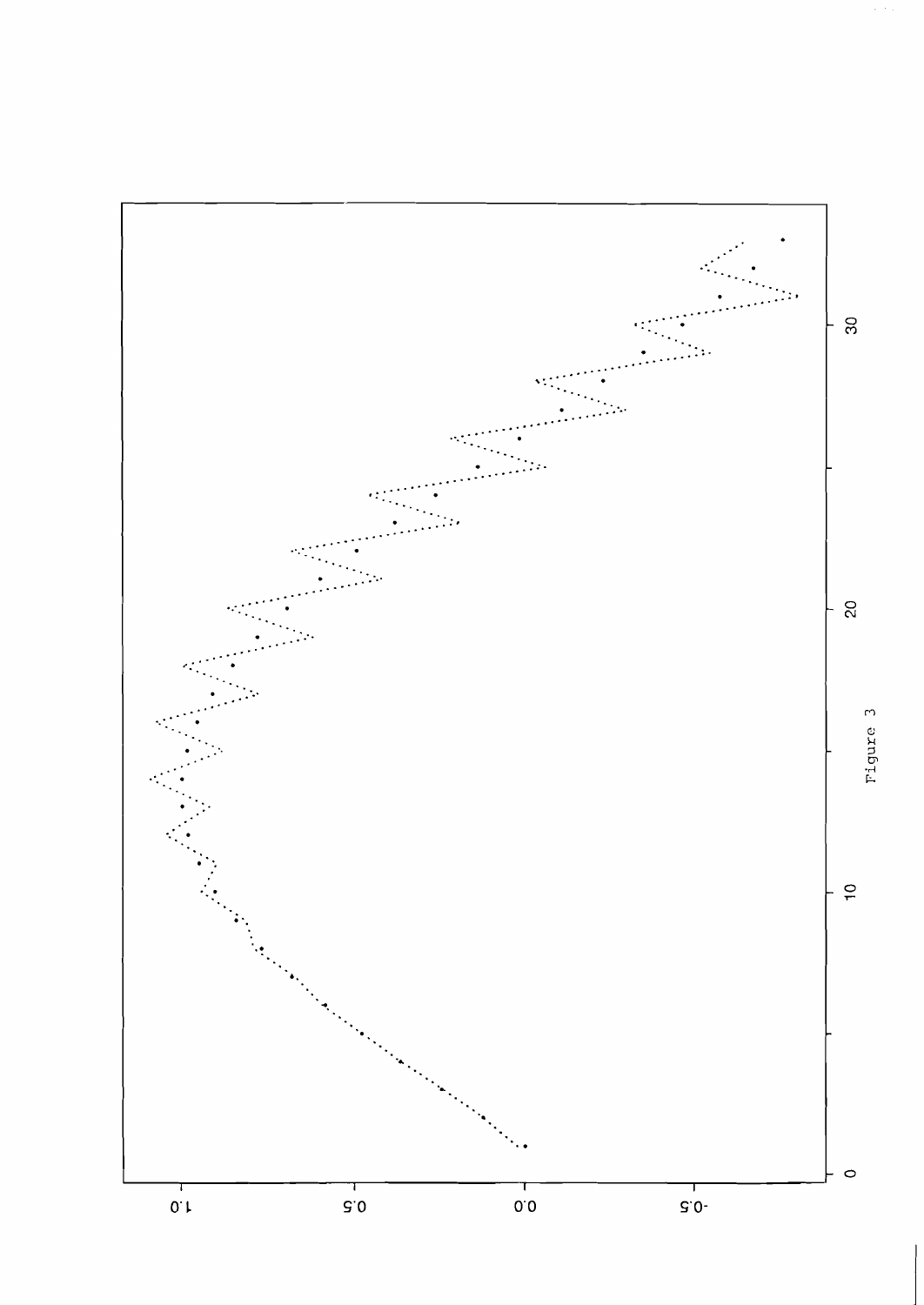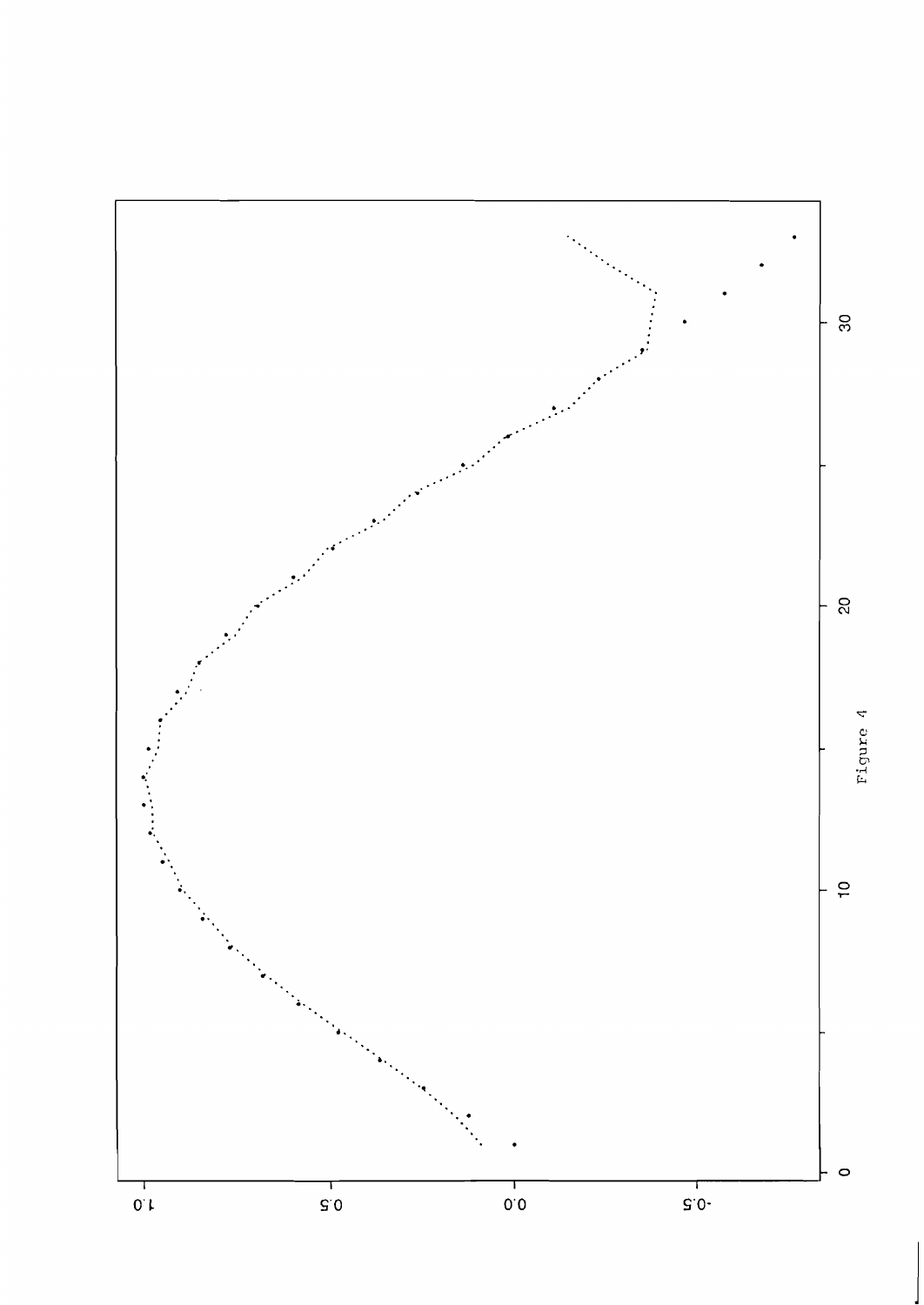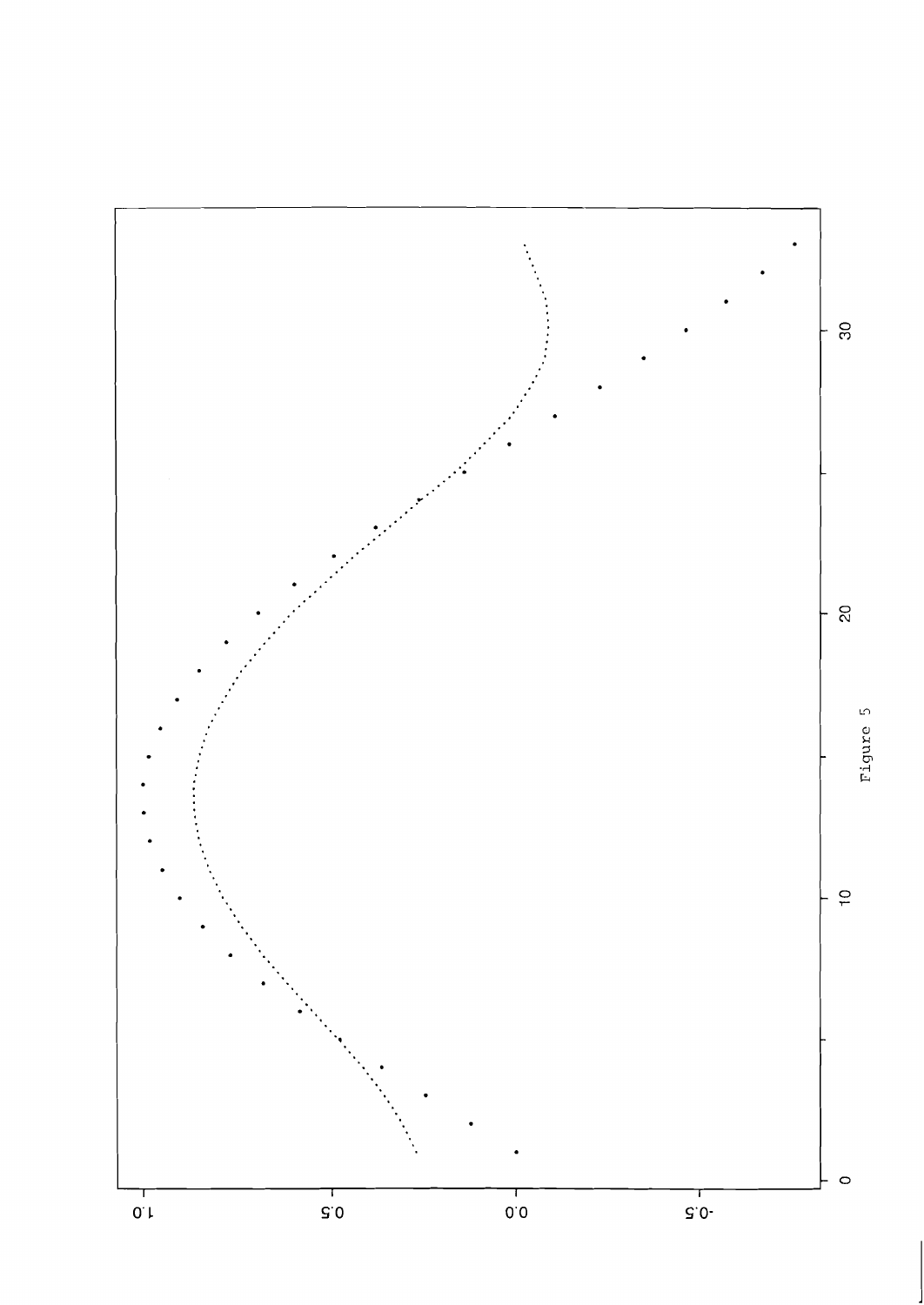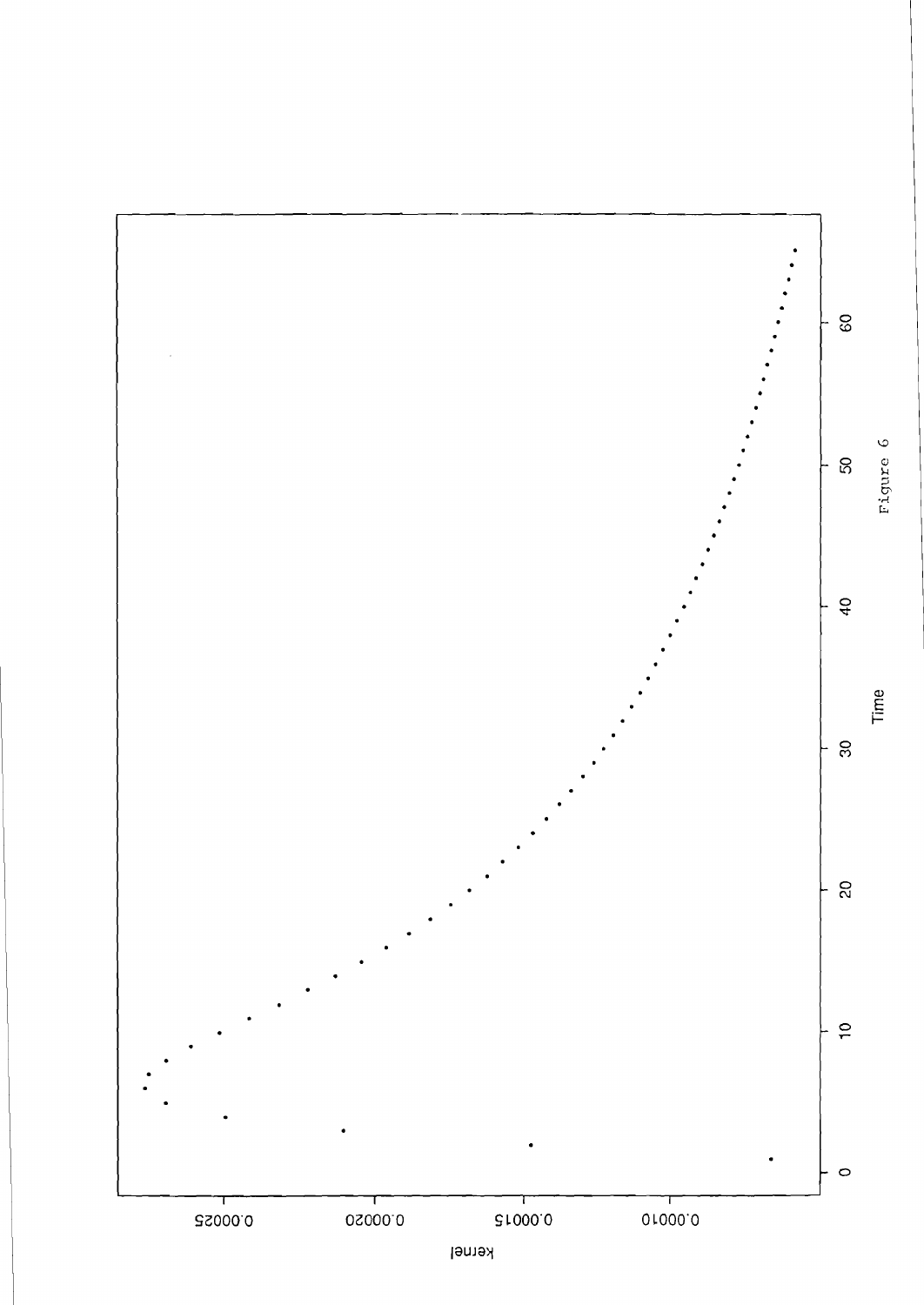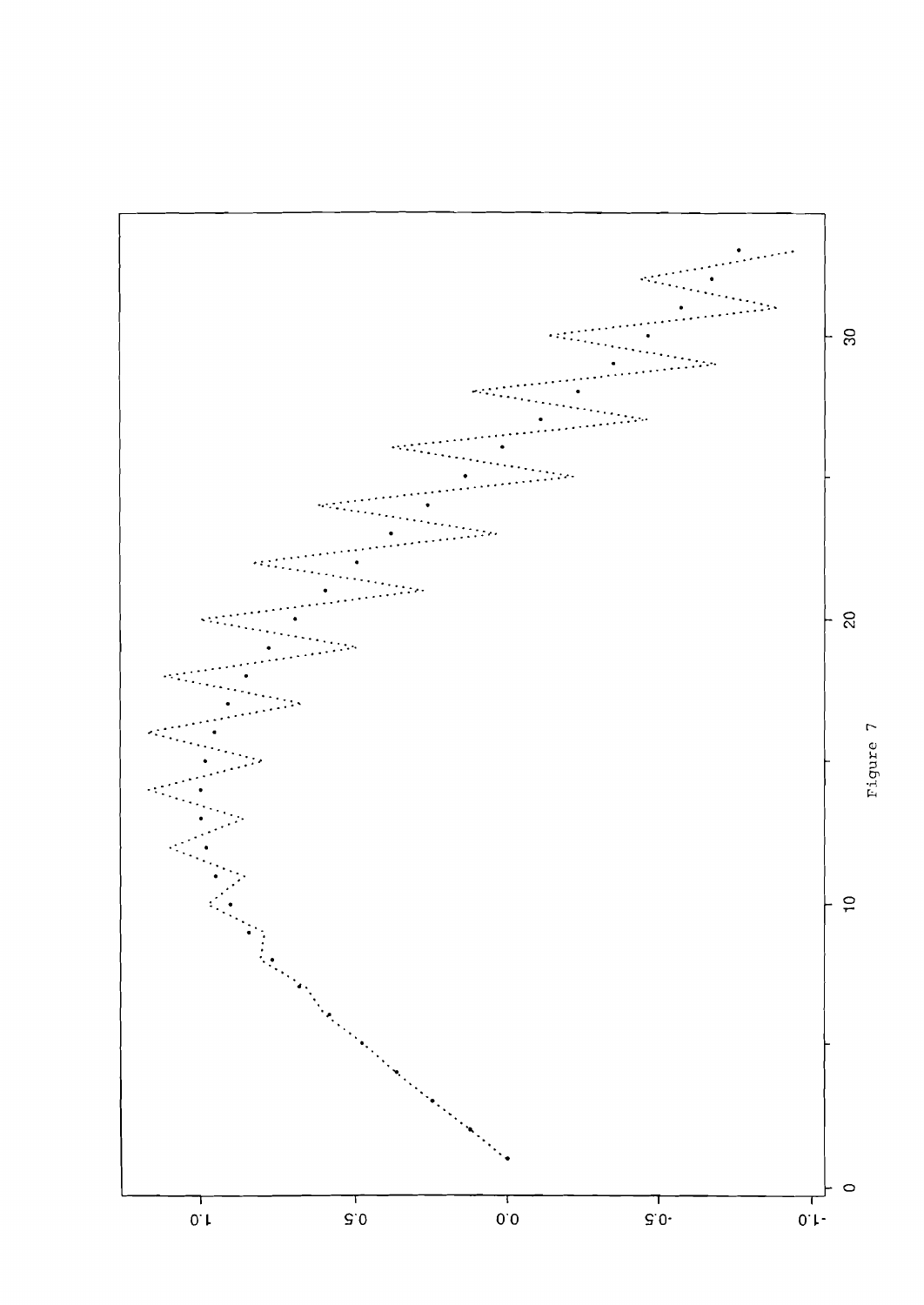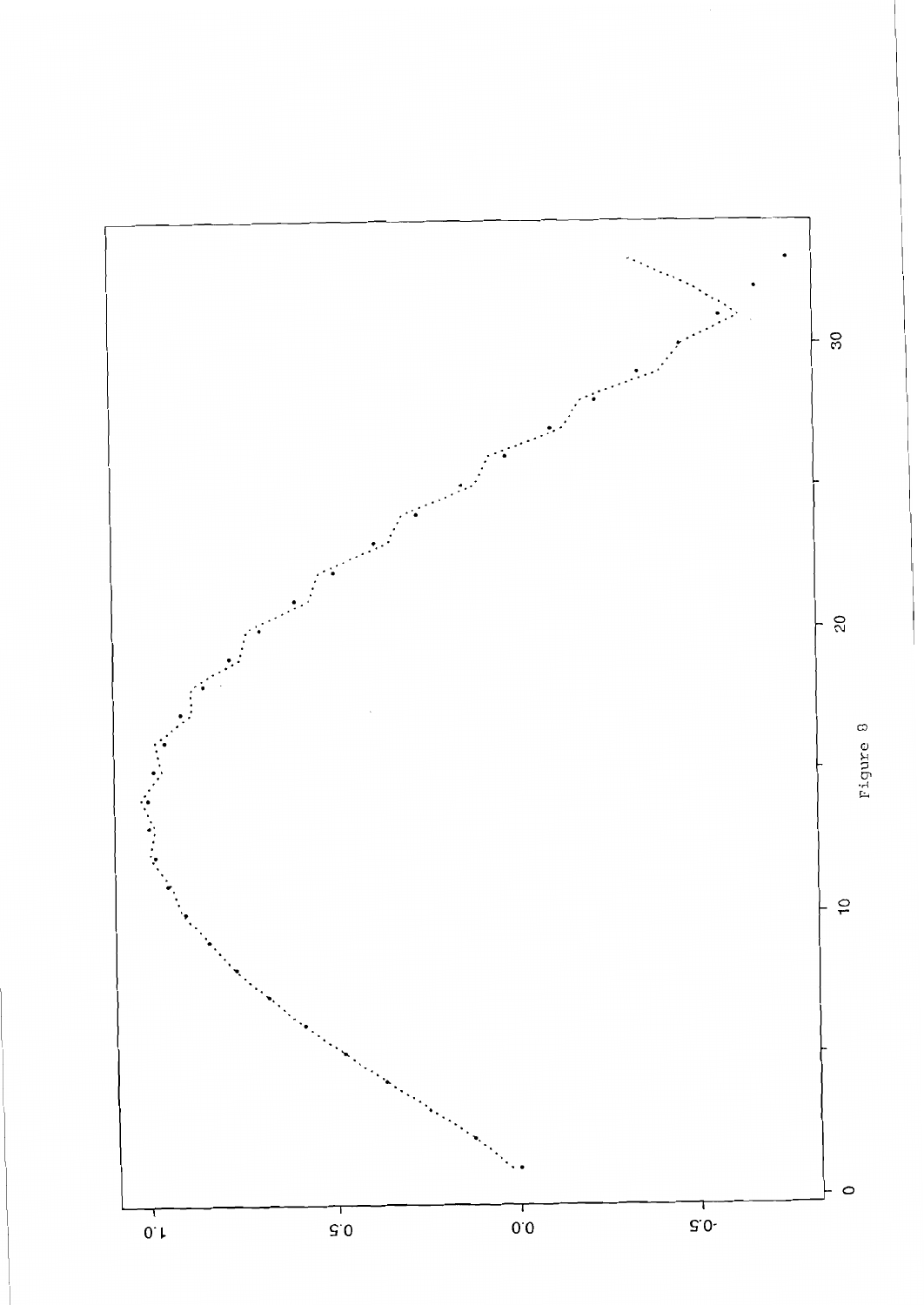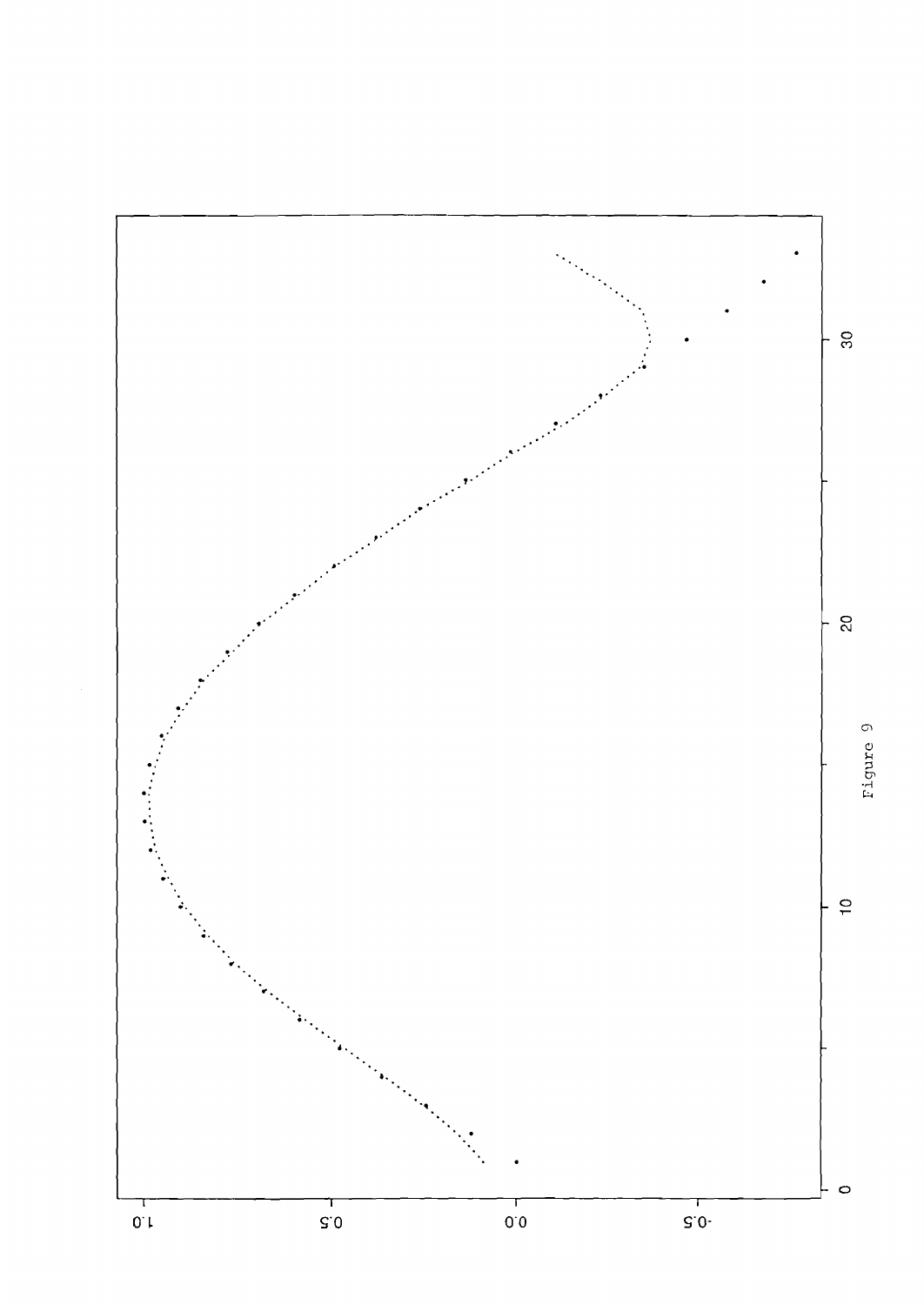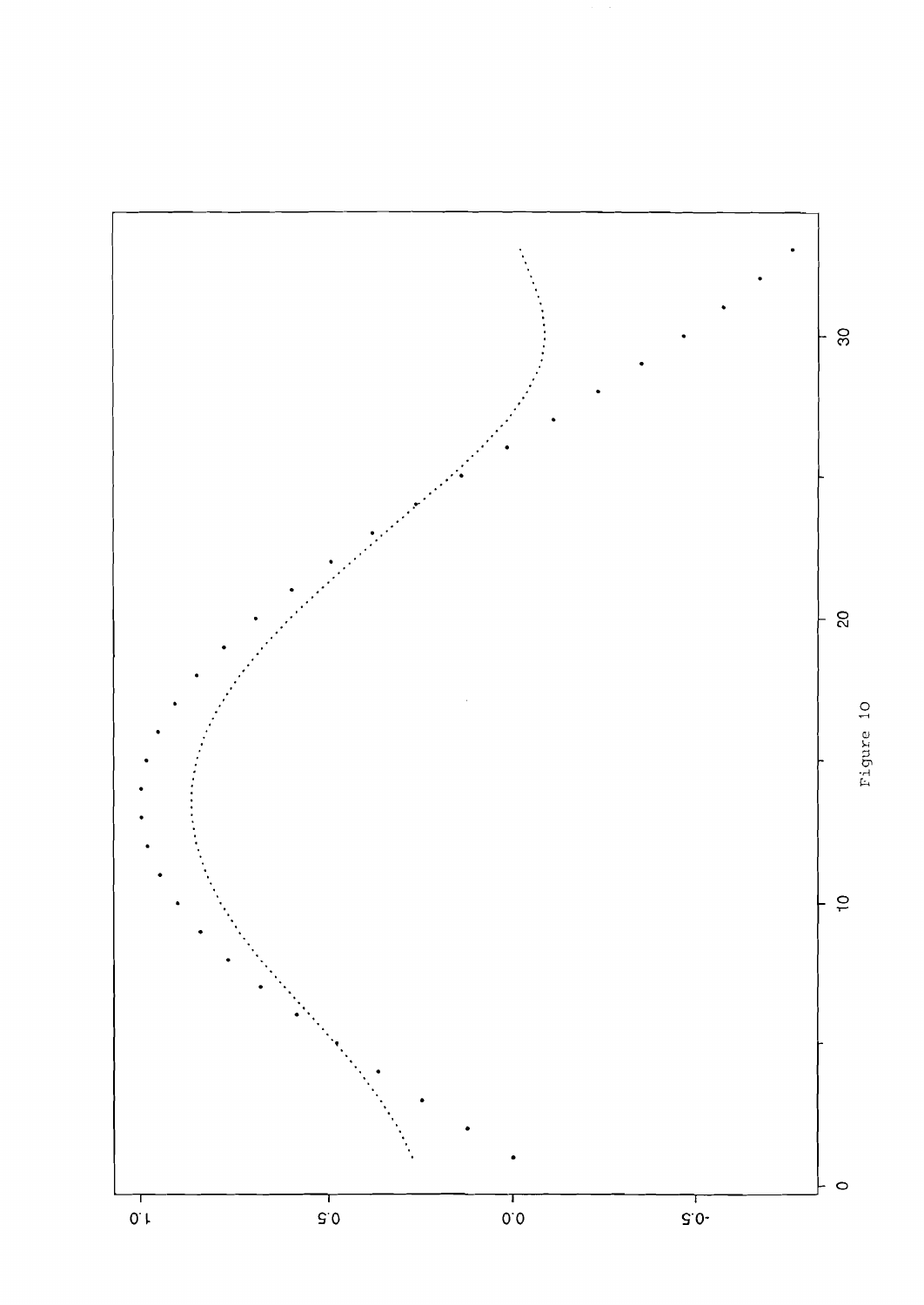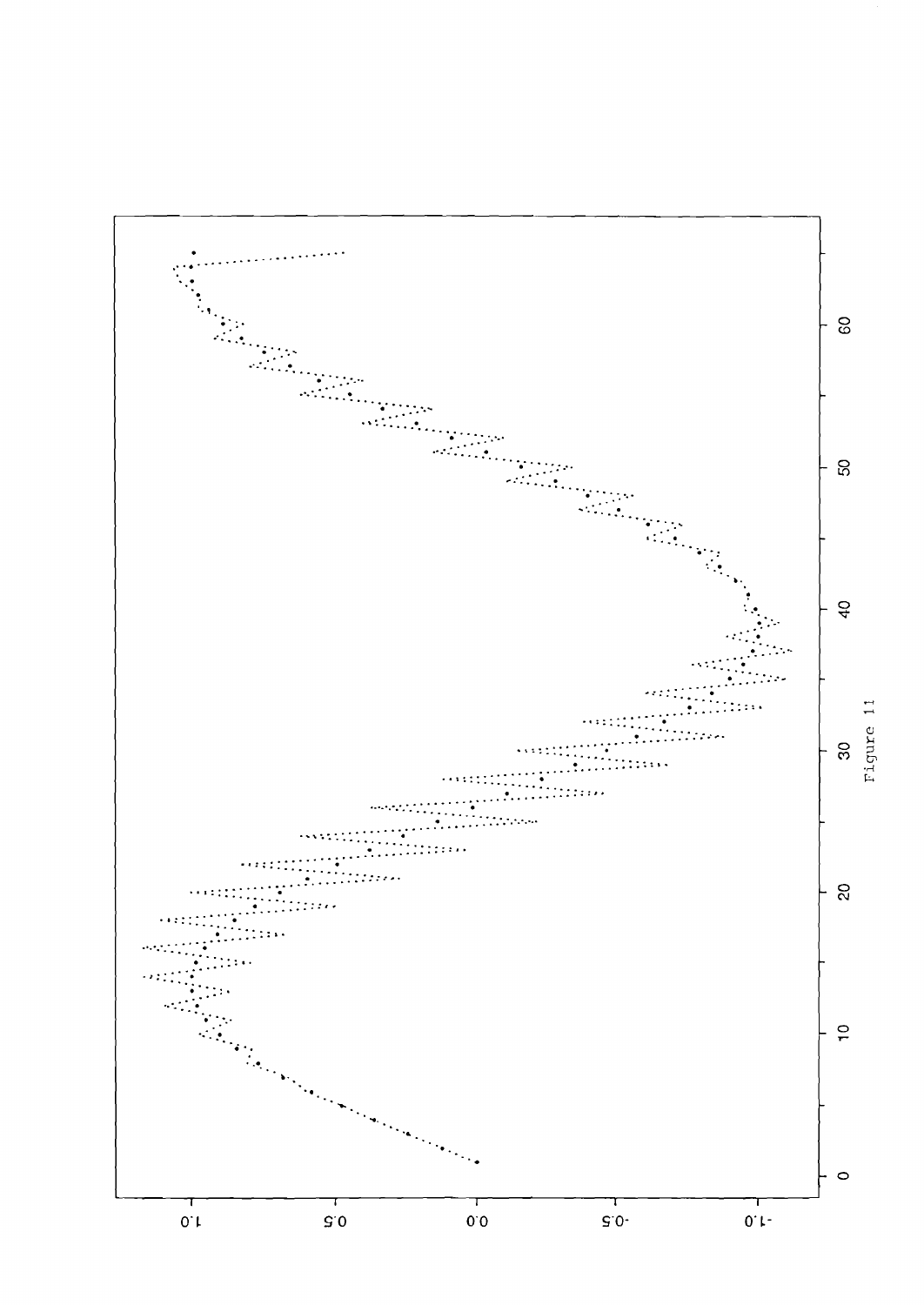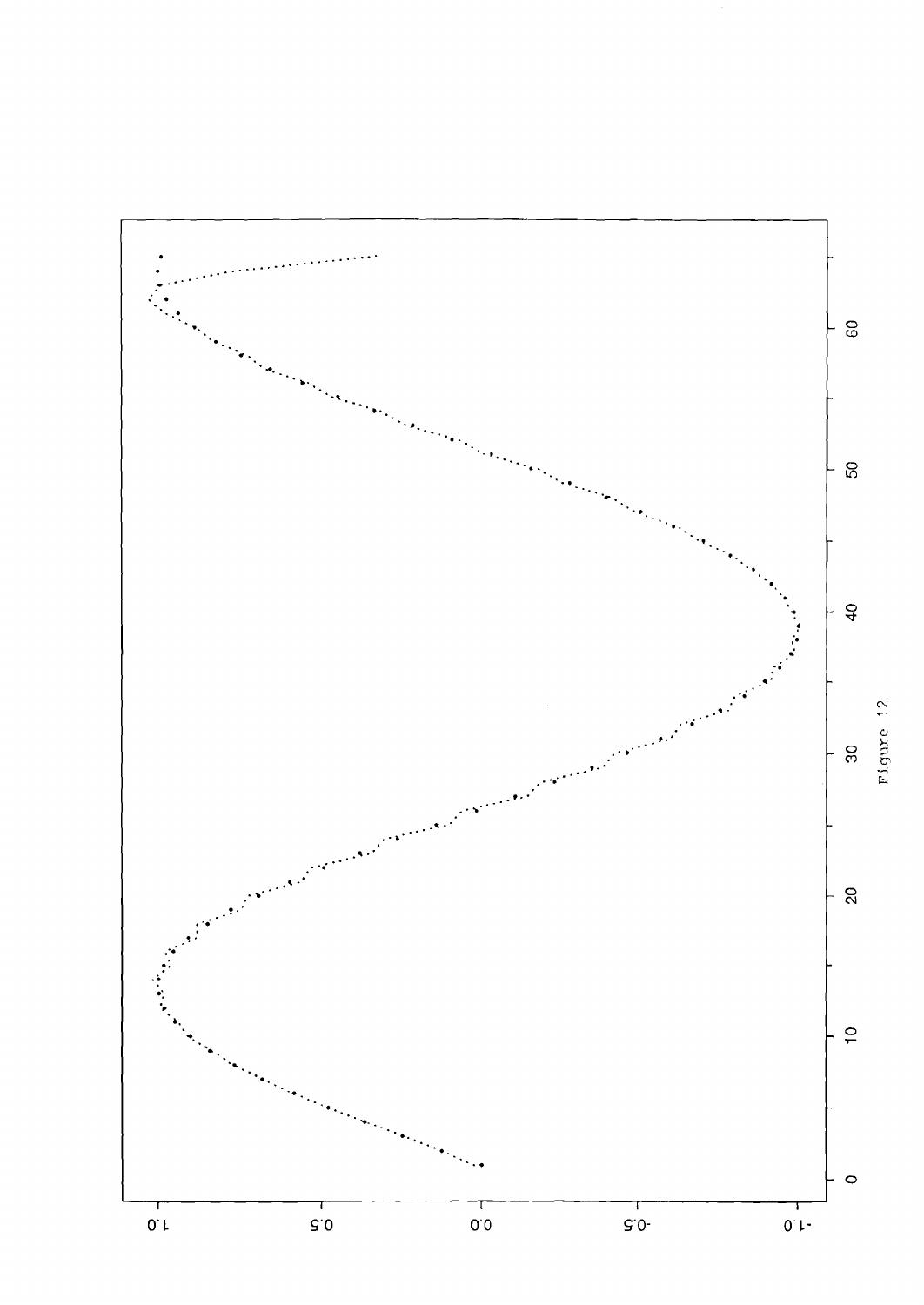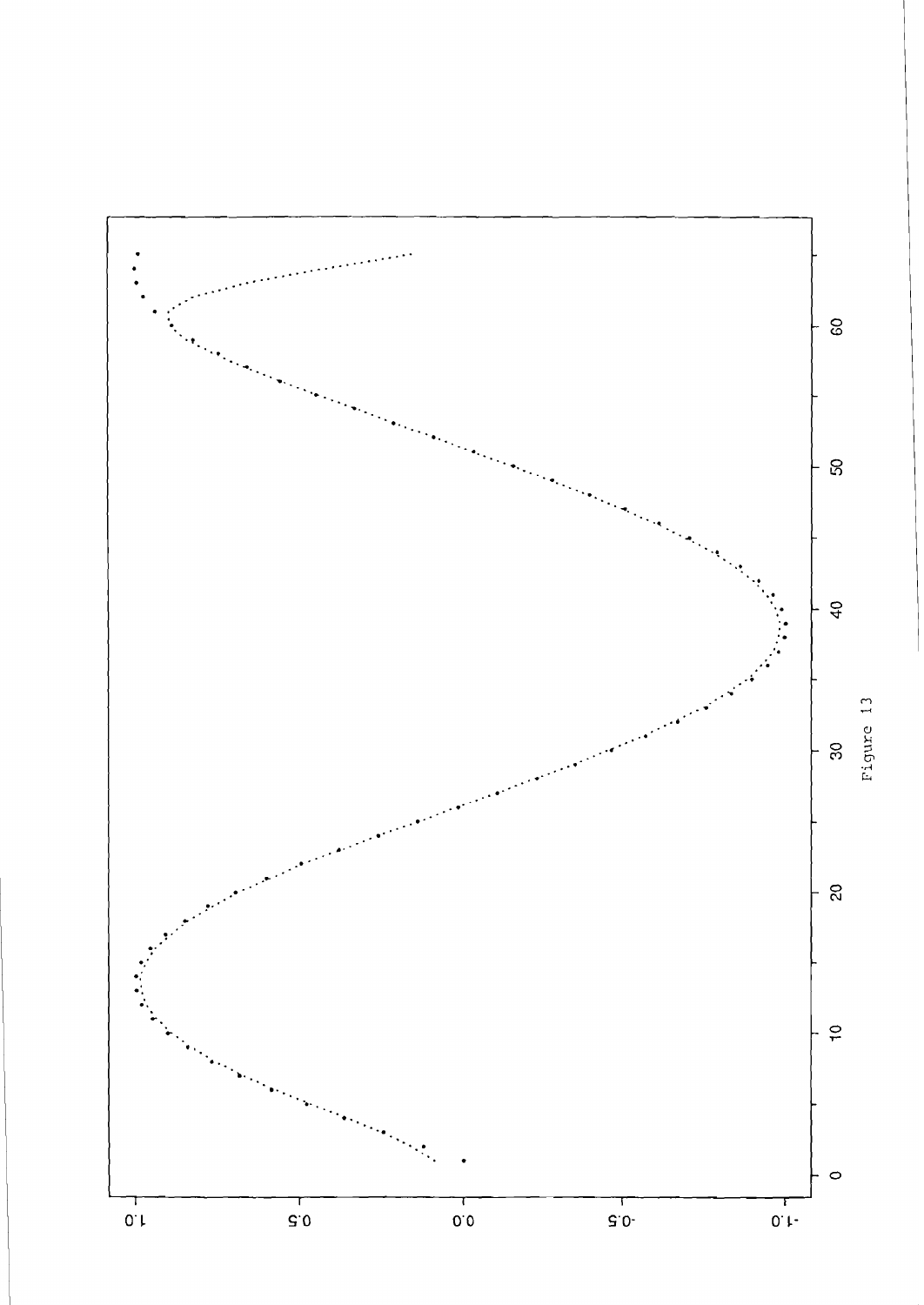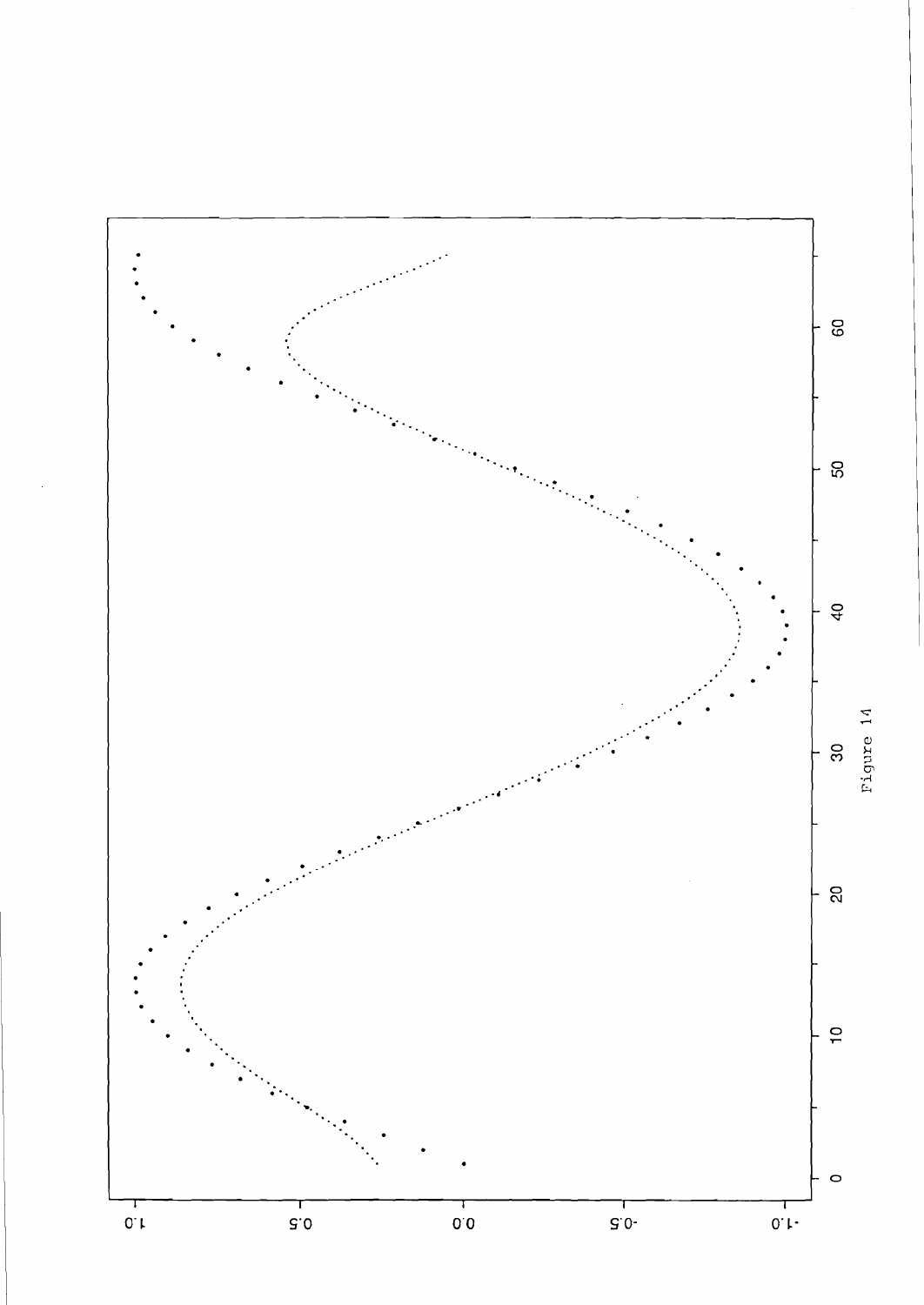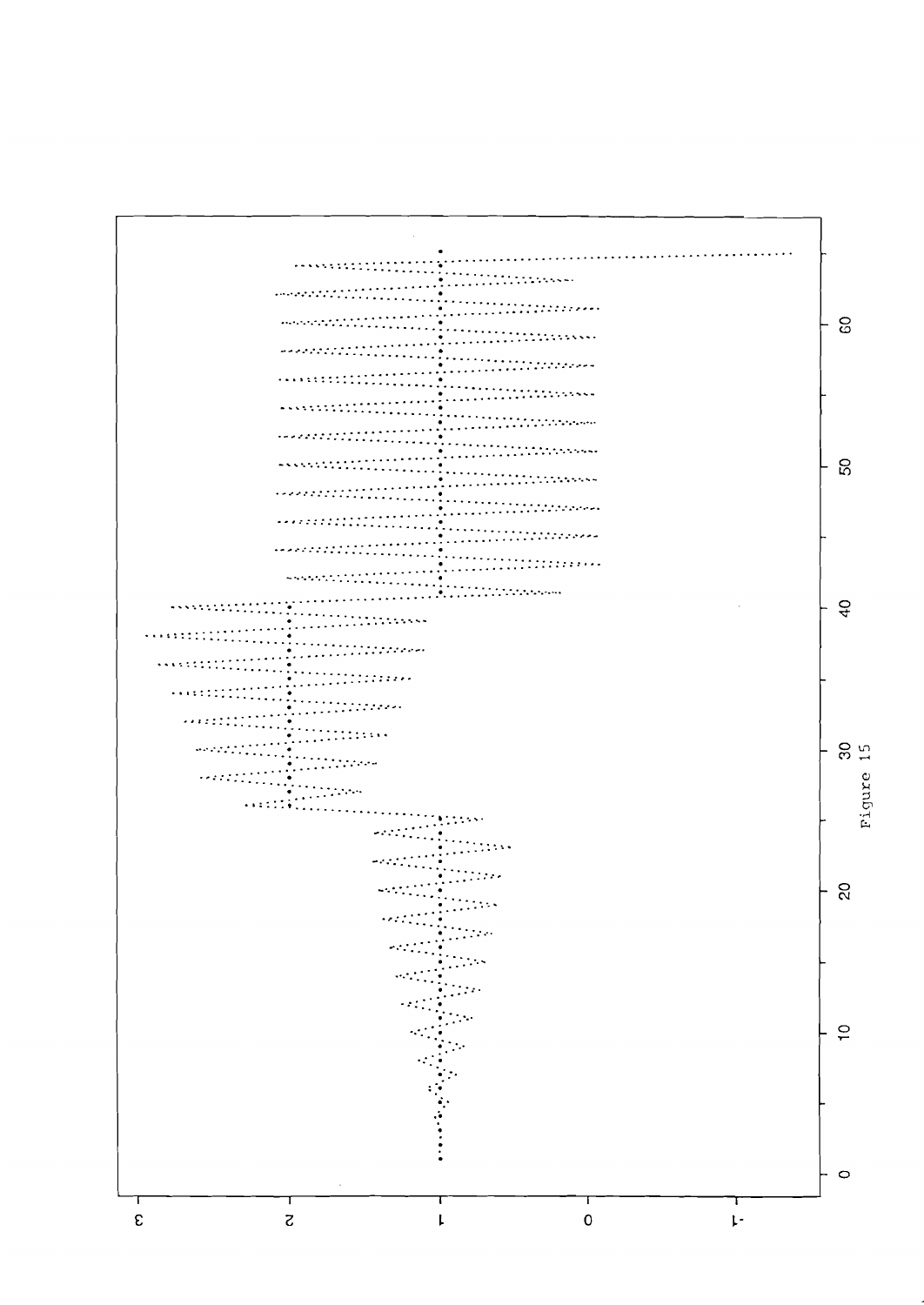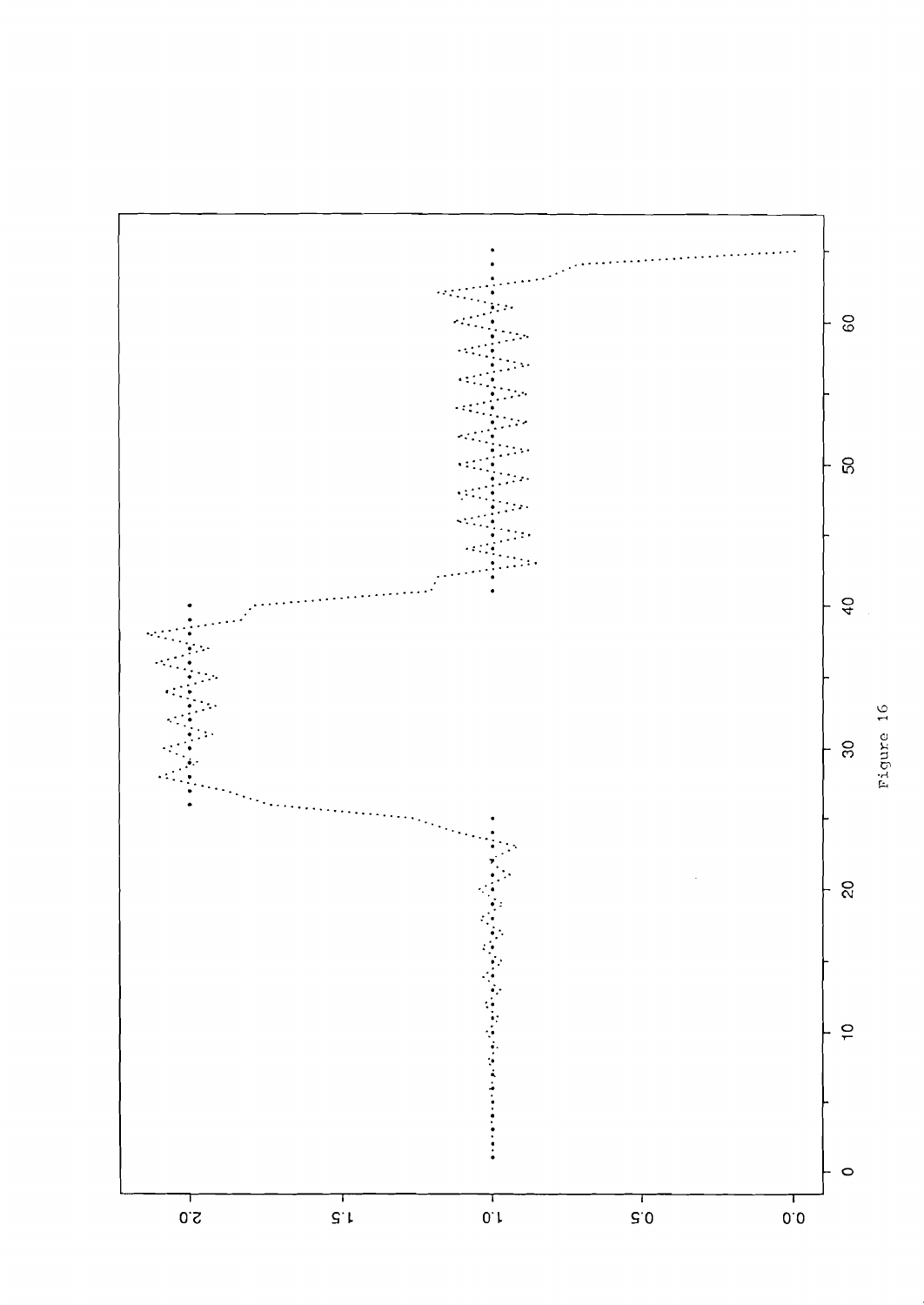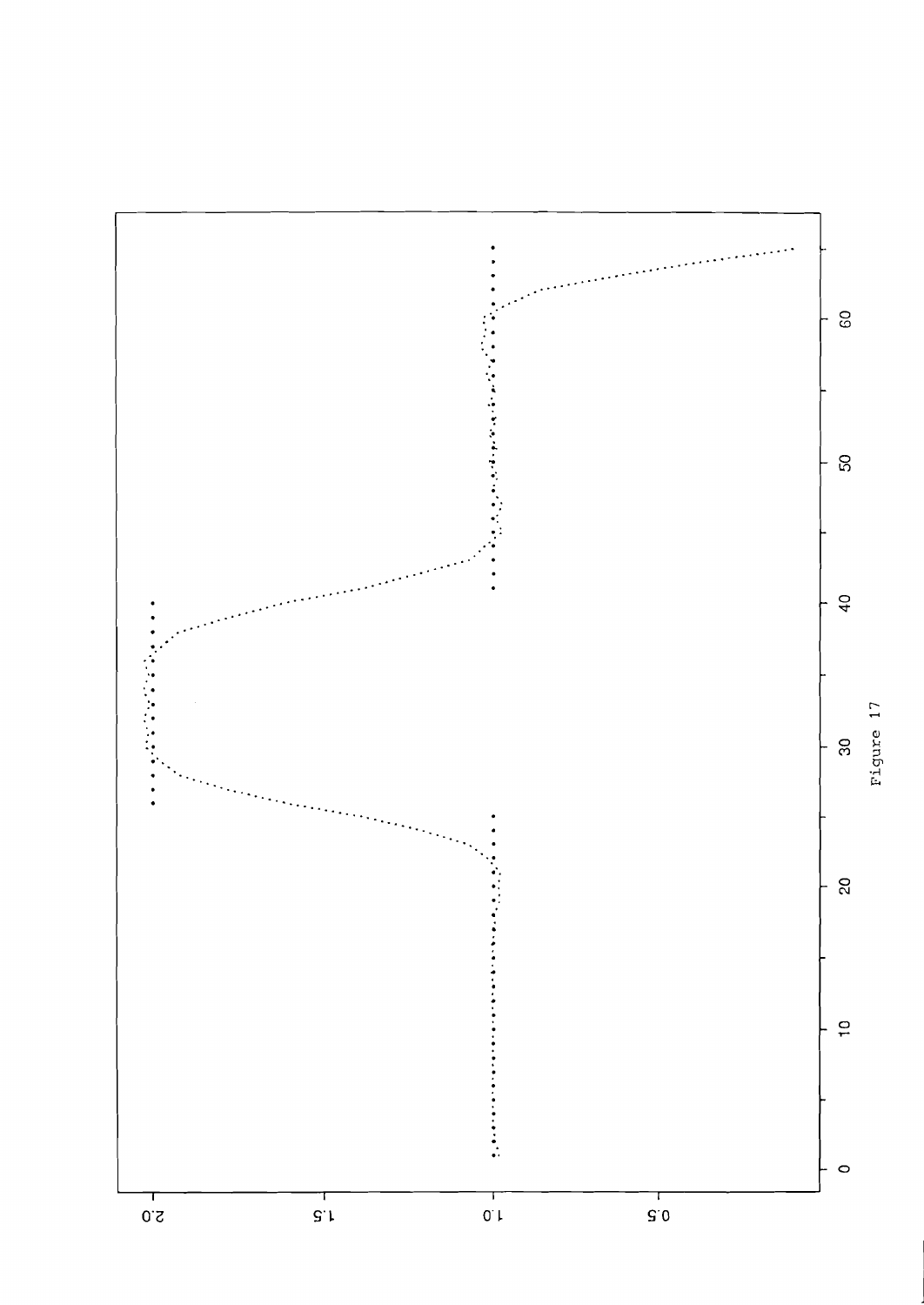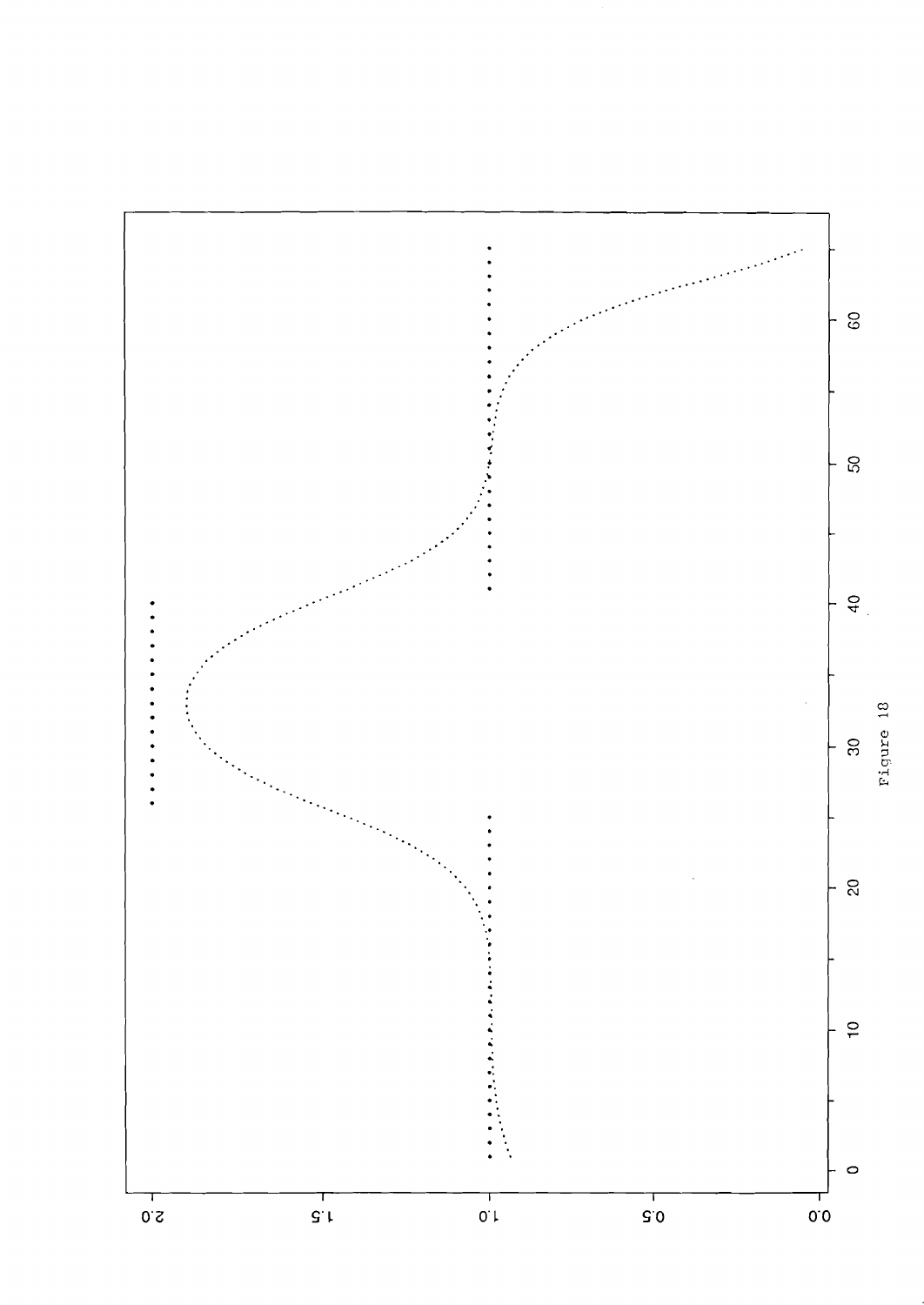

 $\sim$  over  $\sim$  1.8.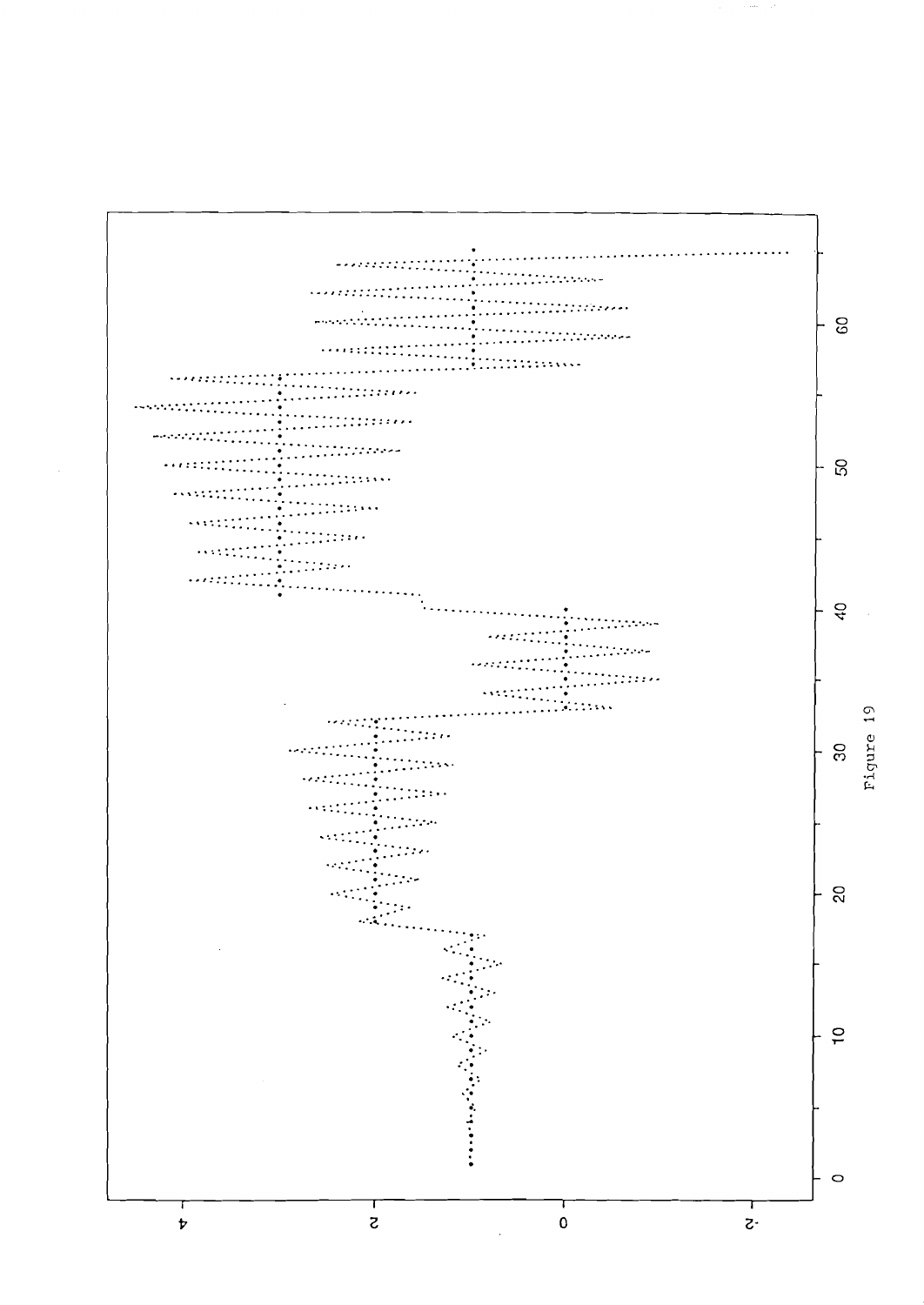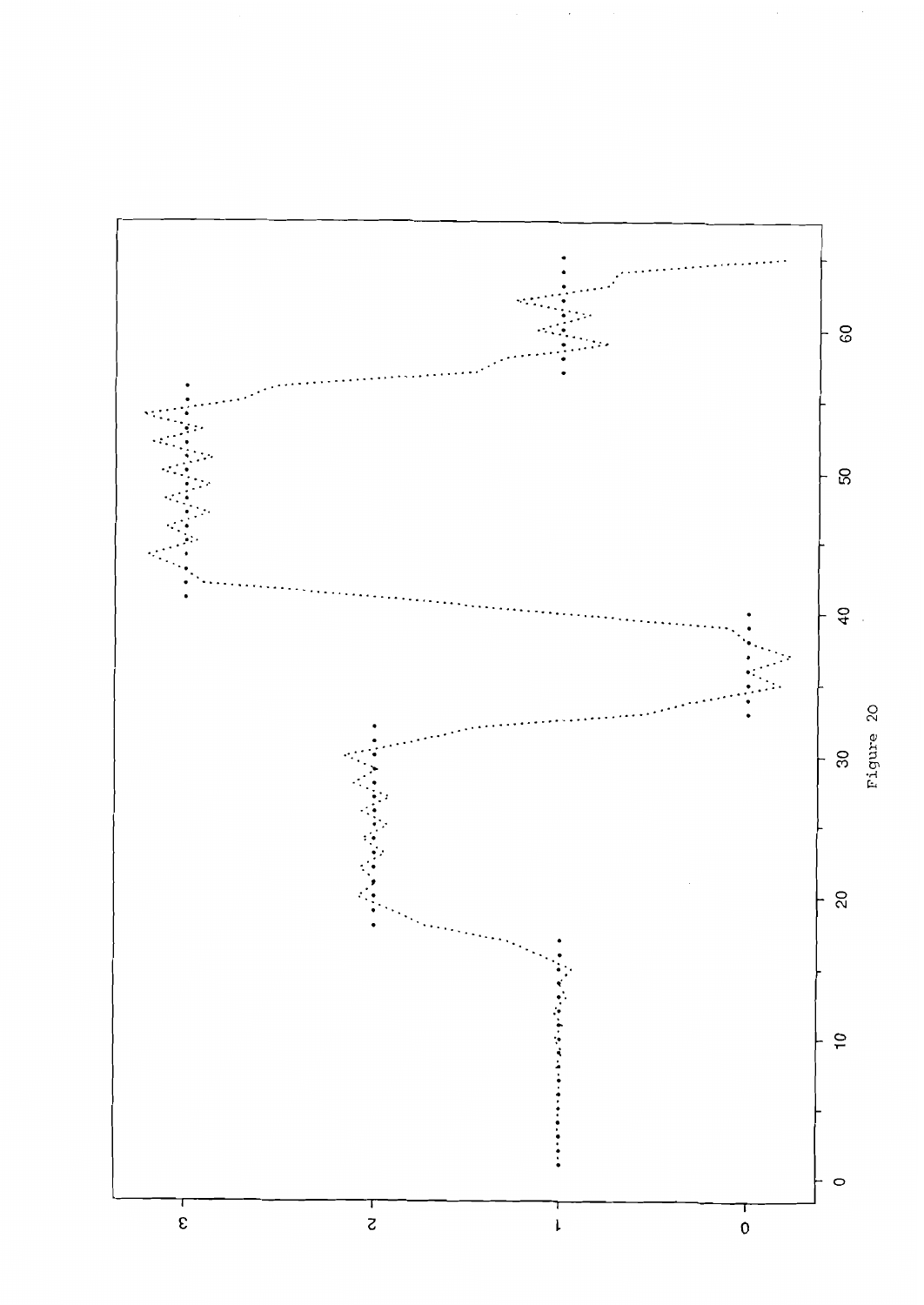

 $\gamma$  , i.e.,

 $\gamma$  ,  $\gamma$